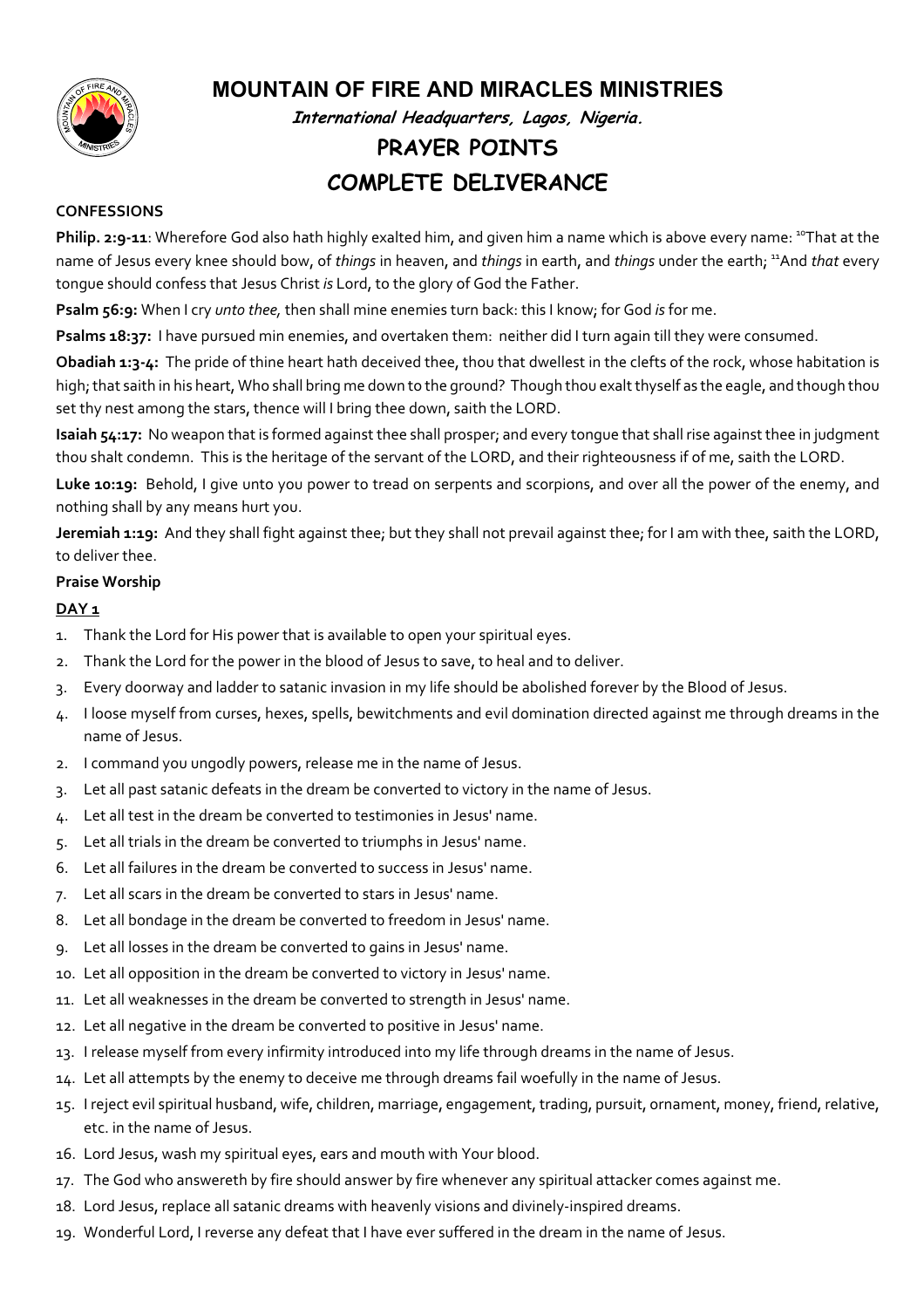- 20. Any dream that I have dreamt that is good and for God, I receive it, and those that are satanic, I reject them in the name of Jesus.
- 21. Every night and dream attacks and its consequences should be nullified in Jesus' name.
- 22. I claim freedom from satanic and restless dreams in Jesus' name.
- 23. I claim freedom from importing anxiety and shameful thoughts into my dream in Jesus' name.
- 24. I stand against dream defeats and its effects in the name of Jesus.
- 25. Let all satanic designs of oppression against me in dreams and visions be frustrated in the name of Jesus.
- 26. Let every demonic influence targeted at destroying my vision, dream and ministry receive total disappointment in the name of Jesus.
- 27. Every witchcraft hand planting evil seeds in my life through dream attacks, wither and burn to ashes, in Jesus' name.
- 28. By the blood of Jesus, I rebuke every attacking and fearful dreams, in the name of Jesus.
- 29. Let the evil vision and dream on my life evaporate and condense in the camp of the enemy, in the name of Jesus.
- 30. Every cause of demotion in the dream in my life, be nullified by the blood of Jesus.
- 31. Every cause of confused and unprogressive dreams in my life, be nullified by the blood of Jesus.
- 32. Every cause of being harassed in the dreams by familiar faces in my life, be nullified by the blood of Jesus.
- 33. I send the arrows of any gun shot in the dream back to the senders in the name of Jesus.
- 34. I paralyse all the night caterers and I forbid their foods in my dream in the name of Jesus.
- 35. All pursuers in my dreams, begin to pursue yourself in Jesus' name.
- 36. Let all the contamination in my life through dreams be cleansed by the blood of Jesus.
- 37. I cancel every dream of backwardness, in the name of Jesus.
- 38. Every dream of demotions to junior school be dismantled. I shall go from glory to glory, in Jesus' name.
- 39. By the power in the blood of Jesus, I cancel the maturity dates of any evil dreams with my life.
- 40. You God of promotion, promote me beyond my widest dreams, in the name of Jesus.

- 41. Every sickness planted in the dream into my life, get out now and go back to your sender, in Jesus' name.
- 42. Let life be squeezed out of my dream attackers, in Jesus' name.
- 43. By the power in the blood of Jesus, I command all my buried good dreams and visions to be exhumed.
- 44. By the power in the blood of Jesus, I command all my polluted good dreams and visions to receive divine solution.
- 45. By the power in the blood of Jesus, I command all dream and vision killers that are working against the manifestation of my good dreams and visions to be paralysed.
- 46. By the power in the blood of Jesus, I command every good dream and vision that has been stolen away to be restored with fresh fire.
- 47. By the power in the blood of Jesus, I command every good dream and vision that has been transferred to be restored with fresh fire.
- 48. By the power in the blood of Jesus, I command every good dream and vision that has been poisoned to be neutralised.
- 49. By the power in the blood of Jesus, I command every good dream and vision that has been amputated to receive divine strength.
- 50. Let all the contamination in my life through dreams be cleansed by the blood of Jesus.
- 51. Any anti-progress material fired into my life through dreams, be nullified, in the name of Jesus.
- 52. I resist the threat of death in my dream by fire, in Jesus' name.
- 53. Every evil dream that other people have had about me, I cancel them in the astral world, in the name of Jesus.
- 54. Every image of satan in my dream, I curse you to wither now, in the name of Jesus.
- 55. I command every dream of demotion to stop, in Jesus' name.
- 56. Every arrow of death in the dream, come out and go back to your sender, in the name of Jesus.
- 57. Every sponsored dream of poverty by household wickedness against my life, vanish, in the name of Jesus.
- 58. I dash every poverty dreams to the ground, in the name of Jesus.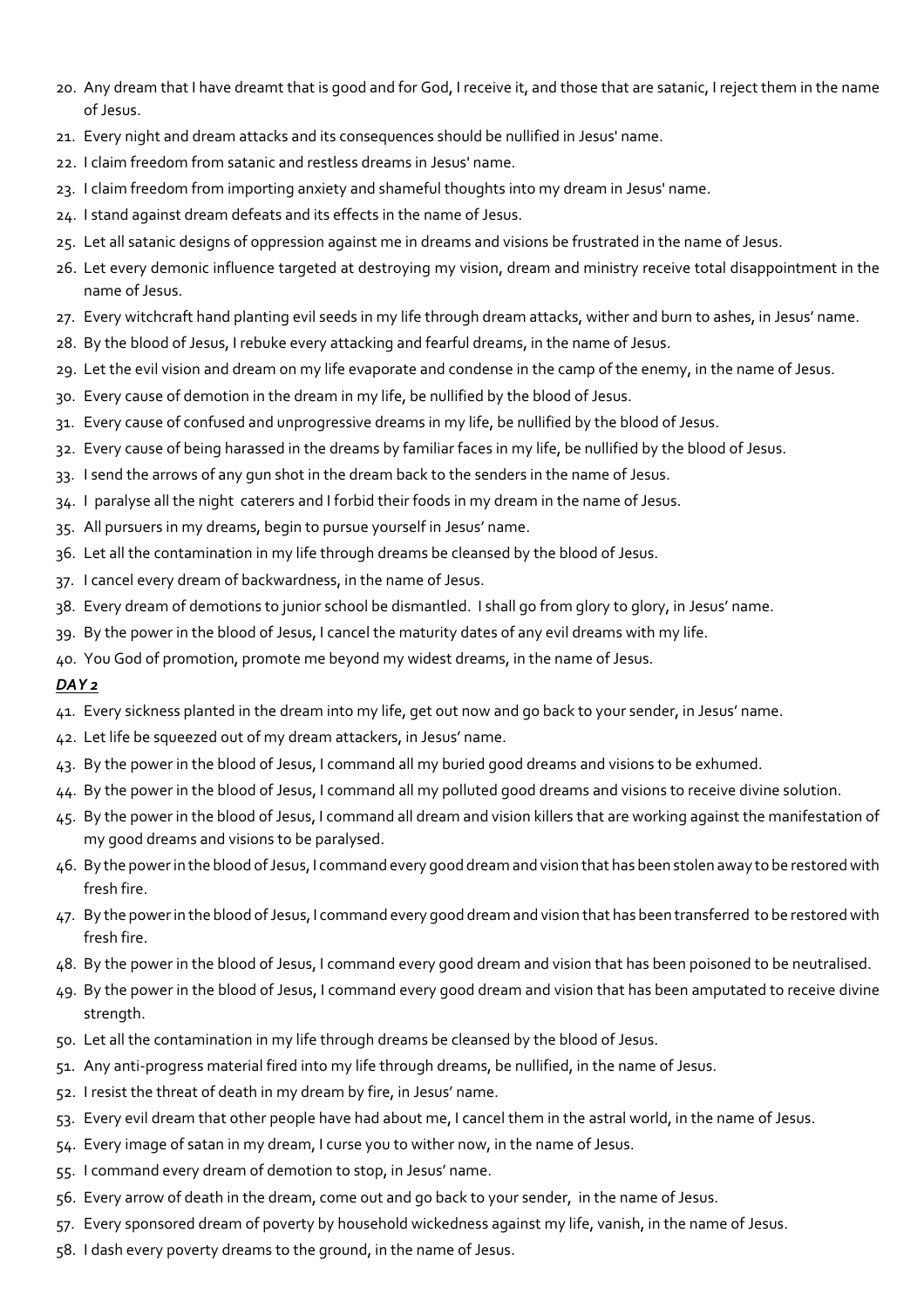- 59. I cancel the manipulation of every satanic dream, in the name of Jesus.
- 60. You powers of the night, polluting my night dreams be paralysed, in the name of Jesus.
- 61. Every anti-prosperity dream, die, in the mighty name of Jesus.
- 62. Let all satanic designs of oppression against me in dreams and visions be frustrated, in Jesus' name.
- 63. I paralyse the spirits that bring bad dreams to me, in the name of Jesus.
- 64. I cancel and wipe off all evil dreams, in the name of Jesus.
- 65. Let the blood of Jesus erase all evil dreams in my life, in the name of Jesus.
- 66. My dreams, my joys, my breakthroughs, that have been buried in the dark world, be reversed now, in Jesus' name.
- 67. Every dreaming serpent, go back to your sender, in Jesus' name.
- 68. Every power planting affliction into my life in the dream, be buried alive, in the name of Jesus.
- 69. Any evil programme, programmed into my life from my dream, be dismantled now, in the name of Jesus.
- 70. I fire back every arrow of my family idols, in the name of Jesus.
- 71. Every evil power from my father's house, die, in the name of Jesus.
- 72. Every evil power from my mother's house, die, in the name of Jesus.
- 73. Let God arise and let stubborn problems die, in the name of Jesus.
- 74. Every cycle of hardship, break, in the name of Jesus.
- 75. Where is the Lord God of Elijah, arise and manifest Your power, in the name of Jesus.
- 76. The voice of my enemy will not prevail over my destiny, in the name of Jesus.
- 77. Every terror of the night, scatter, in the name of Jesus.
- 78. Every witchcraft challenge of my destiny, die, in the name of Jesus.
- 79. Every seed of the enemy in my destiny, die, in the name of Jesus.
- 80. Every dream of demotion, die, in the name of Jesus.

- 81. Power of God, uproot wicked plantations from my life, in the name of Jesus.
- 82. Every destiny vulture, vomit my breakthroughs, in the name of Jesus.
- 83. Every evil power that pursued my parents, release me, in the name of Jesus.
- 84. I fire back every witchcraft arrow fired into my life as a baby, in the name of Jesus.
- 85. Fire of God, thunder of God, purse my pursuers, in the name of Jesus.
- 86. Holy Ghost fire, purge my blood from satanic injection, in the name of Jesus.
- 87. Every evil power of my father's house that will not let me go, die, in the name of Jesus.
- 88. Every power designed to spoil my life, scatter, in the name of Jesus.
- 89. Every herbal power working against my destiny, die, in the name of Jesus.
- 90. I kill every sickness in my life, in the name of Jesus.
- 91. Every power of the idols of my father's house, die, in the name of Jesus.
- 92. Every evil power pursuing me from my father's house, die, in the name of Jesus.
- 93. Every evil power pursuing me from my mother's house, die, in the name of Jesus.
- 94. Every witchcraft tree binding my placenta, die, in the name of Jesus.
- 95. Where is the Lord God of Elijah, arise and fight for me, in the name of Jesus.
- 96. Every destiny-demoting dream, scatter, in the name of Jesus.
- 97. Every foundational bondage, break, in the name of Jesus.
- 98. Every dream sponsored by witchcraft, die, in the name of Jesus.
- 99. Every witchcraft vulture, vomit my destiny, in the name of Jesus.
- 100. I take authority over and order the binding of every strongman in every department of my life I bind and paralyse every strongman attached to any specific problem that I have, in the name of Jesus.
- 101. I withdraw all my properties in the possession of the strongman back, in the name of Jesus
- 102. I bind and paralyse every strongman of death and hell, in Jesus' name.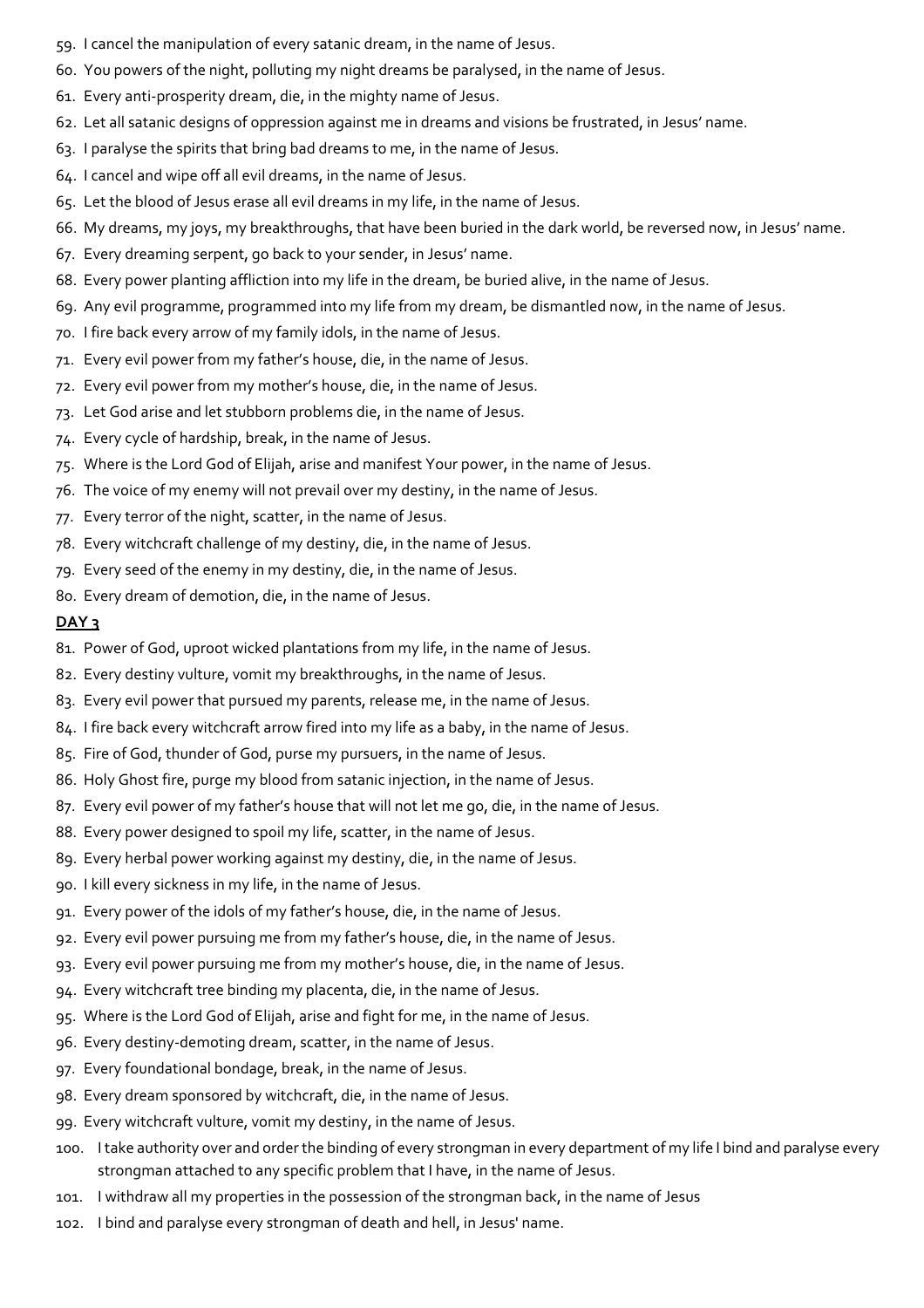- 103. I receive the mandate to release my children from the prison of any strongman, in the name of Jesus.
- 104. I release myself from the hold of any sexual strongman, in the name of Jesus.
- 105. You the strongman of my ancestors, release my blessings in your hands, in the name of Jesus
- 106. I take authority over and bind the strongman attached to the marriage department of my life, in the name of Jesus.
- 107. I bind every strongman from my father's and mother's sides attached to my marital life, in the name of Jesus.
- 108. I bind and paralyse every strongman of fear in my life, in the mighty name of Jesus
- 109. I take authority over and order the binding of the strongman of financial failure.
- 110. I bind every strongman holding my privileges and rights captive, in Jesus' name.
- 111. I bind, plunder and render to naught every strongman assigned to my . . . and marital life in Jesus' name.
- 112. Let all multiple strongman operating against me be paralysed in Jesus' name. I bind the strongman attached to the life of . . . (mention the name of the person), from keeping him from receiving Jesus Christ as his Lord and Saviour, in the name of Jesus
- 113. I release myself from the hold of any evil strongman, in the name of Jesus.
- 114. I disgrace the strongman delegated by satan over my life, in the name of Jesus
- 115. You strongman of evil imagination paralysing the good things in my life, be paralysed, in the name of Jesus.
- 116. All the good thoughts that the strongman has paralysed in my life, receive life and be restored back into my life, in the name of Jesus
- 117. I bind, plunder and render to naught every strongman assigned to my womb, reproductive system and marital life, in Jesus' name.
- 118. I bind the strongman behind my spiritual blindness and deafness and paralyse his operations in my life, in Jesus' name.
- 119. Let the stubborn strongman delegated against me fall down to the ground and become impotent, in Jesus' name.
- 120. Let the stubborn strongman delegated against me fall down to the ground and become impotent, in Jesus' name.

## DAY<sub>4</sub>

- 121. I bind the strongman over my life, in the name of Jesus.
- 122. I bind the strongman over my family, in the name of Jesus.
- 123. I bind the strongman over my blessings, in the name of Jesus.
- 124. I bind the strongman over my business, in the name of Jesus.
- 125. I bind and render useless every strongman assigned to my womb, reproductive system and marital life, in the name of Jesus.
- 126. I bind every strongman delegated to hinder my progress, in the name of Jesus
- 127. I bind and paralyse the strongman employed or delegated to disgrace me, in the name of Jesus.
- 128. Let the backbone of the strongman in charge of each problem be broken, in the name of Jesus.
- 129. Let the stubborn strongman delegated against me and my career fall down to the ground and become impotent, in the name of Jesus.
- 130. Let the stubborn strongman delegated against me fall down to the ground and become impotent, in Jesus' name.
- 131. Any satanic strongman keeping my blessing has his goods fall down and die, I recover my goods back now.
- 132. You strongman of body destruction loose your hold over my body, fall down and die.
- 133. You strongman of body destruction loose your hold over my body, fall down and die.
- 134. Every demon, strongman and associated spirits of financial collapse, receive the hailstones fire and be roasted beyond remedy, in Jesus' name.
- 135. Let the finger of God unseat my household strongman, in the name of Jesus.
- 136. I bind the strongman in my life, and I clear my goods from your possession.
- 137. You strongman of body destruction, be bound, in Jesus' name.
- 138. You strongman of mind destruction, be bound, in Jesus' name.
- 139. You strongman of financial destruction, be bound, in Jesus' name.
- 140. Every strongman of bad luck attached to my life, fall down and die, in Jesus' name
- 141. I bind every strongman having my goods in his possessions, in the name of Jesus.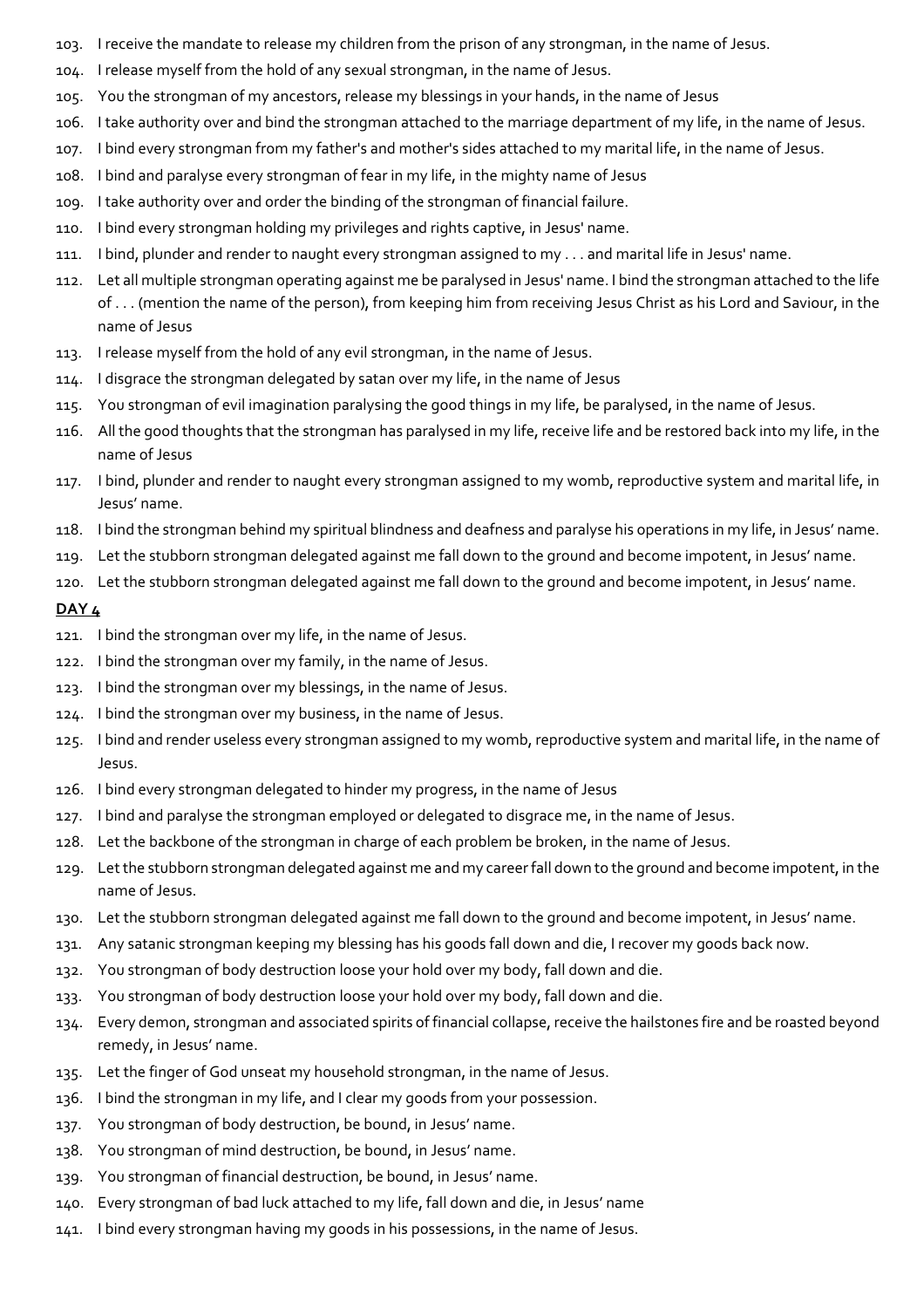- 142. I bind and paralyse every strongman of death and hell, in the name of Jesus.
- 143. You evil strongman attached to my destiny, be bound, in Jesus' name.
- 144. I paralyse every territorial strongman operating evil programme in \_ \_ \_ hospital or clinic, in the name of Jesus.
- 145. I bind and plunder the goods of every strongman attached to my marriage, in the name of Jesus.
- 146. Let the stubborn strongman delegated against me and my career fall down to the ground and become impotent, in the name of Jesus.
- 147. Let the stubborn strongman delegated against me fall down to the ground and become impotent, in Jesus' name.
- 148. I release my money from the house of the strongman, in the name of Jesus.
- 149. I bind every strongman delegated to hinder my progress, in the name of Jesus.
- 150. Every strongman of my father's house, die, in the name of Jesus.
- 151. Every strongman assigned by the evil powers of my father's house against my life, die, in the name of Jesus.
- 152. I consume the shrine of strongman in my family with the fire of God, in the name of Jesus.
- 153. The strongman from my father's side, the strongman from my mother's side, begin to destroy yourselves in the name of Jesus
- 154. You strongman of body destruction loose your hold over my body, fall down and die, in the name of Jesus.
- 155. Every demon, strongman and associated spirits of financial collapse, receive the hailstones fire and be roasted beyond remedy, in Jesus' name.
- 156. Let the finger of God unseat my household strongman, in the name of Jesus
- 157. I bind the strongman in my life, and I clear my goods from your possession, in the name of Jesus.
- 158. You strongman of mind destruction, be bound, in Jesus' name.
- 159. You strongman of financial destruction, be bound, in Jesus' name.
- 160. Every strongman of bad luck attached to my life, fall down and die, in Jesus' name

## DAY<sub>5</sub>

- 161. I bind every strongman militating against my home, in the name of Jesus
- 162. I bind and paralyse every strongman of death and hell, in the name of Jesus
- 163. You evil strongman attached to my destiny, be bound, in Jesus' name
- 164. Every strongman of my father's house, die, in the name of Jesus
- 165. Every strongman assigned by the evil powers of my father's house against my life, die, in the name of Jesus
- 166. Every strongman assigned to weaken my faith, catch fire, in the name of Jesus
- 167. I bind and I render to nothing all the strongmen that are currently troubling my life, in the name of Jesus.
- 168. Let the backbone of the stubborn pursuer and strongman break, in the name of Jesus
- 169. I bind every strongman having my goods in his possessions, in the name of Jesus.
- 170. I clear my goods from the warehouse of the strongman, in the name of Jesus
- 171. I withdraw the staff of the office of the strongman delegated against me, in the name of Jesus
- 172. I bind every strongman delegated to hinder my progress, in the name of Jesus.
- 173. I bind the strongman behind my spiritual blindness and deafness and paralyse his operations in my life, in the name of Jesus.
- 174. Let the stubborn strongman delegated against me fall down to the ground and become impotent, in Jesus' name
- 175. I command the armour of the strongman to be roasted completely, in the name of Jesus.
- 176. I release myself from the hold of any religious spirit strongman, in the name of Jesus
- 177. Every power siting on my divine promotion, clear away, in the name of Jesus.
- 178. My glory, my head, arise and shine, in the name of Jesus.
- 179. Every strongman behind poison of darkness in my body, come out now, in the name of Jesus.
- 180. Let the altars of affliction of the strongman assigned against my life, catch fire, in the name of Jesus.
- 181. Every strongman behind stubborn problems in my life, die, in the name of Jesus.
- 182. Every power behind the strongman of persistent problems in my life, die, in the name of Jesus.
- 183. Every strongman behind yokes acquired in the dreams, die, in the name of Jesus.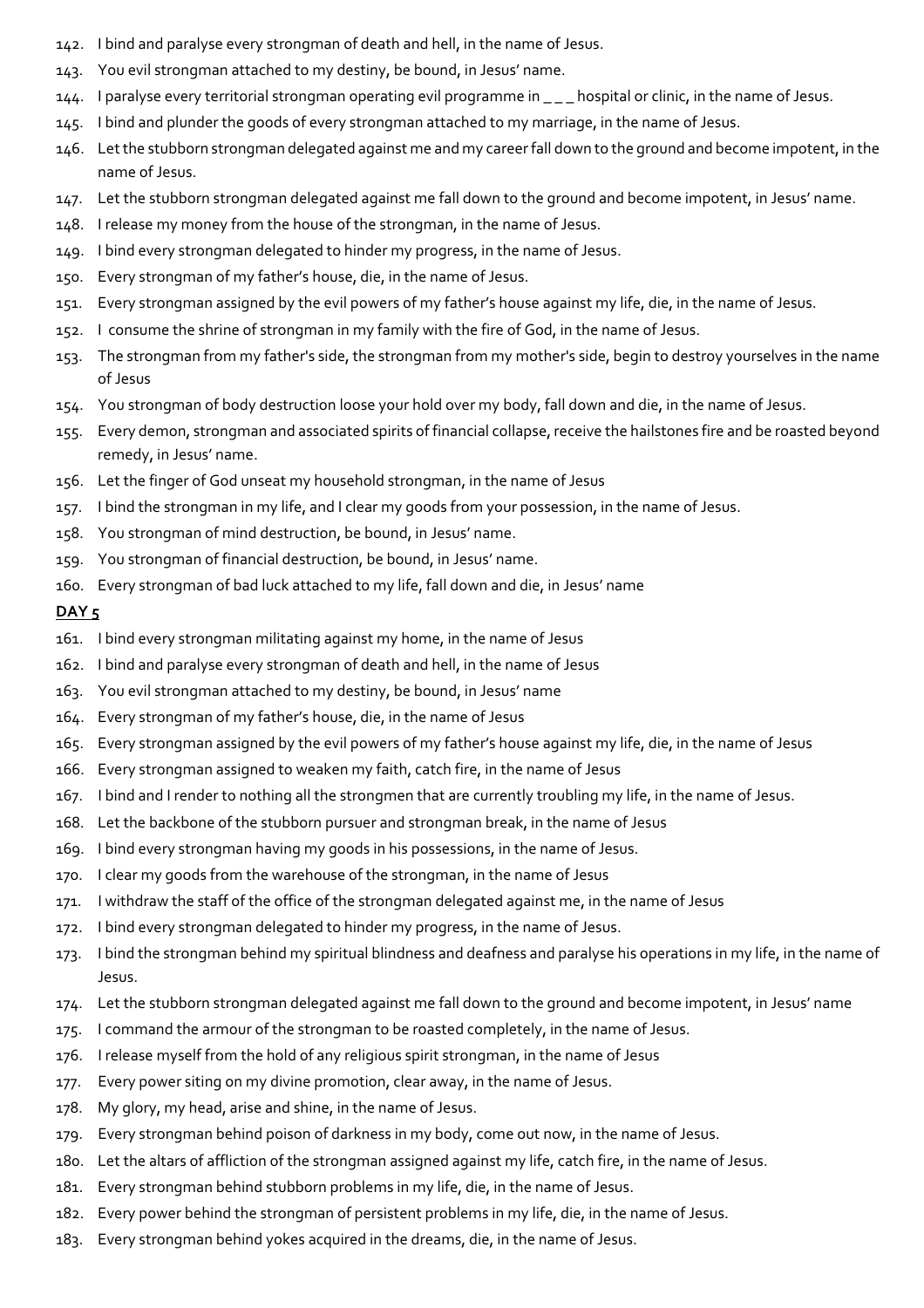- 184. Every strongman behind plantation of infirmity in my family, die, in the name of Jesus.
- 185. Every strongman behind mocking yokes in my life, die, in the name of Jesus.
- 186. Let the habitation of cruelty assigned against me by the strongman of my father's house die, in the name of Jesus.
- 187. Every strange garment put on my spiritual body by the strongman, catch fire, in the name of Jesus.
- 188. Angels of God, gather your arrows and attack every strongman attached to my destiny, in the name of Jesus.
- 189. Every witchcraft judgement against me, scatter, in the name of Jesus.
- 190. Demonic pillars supporting every strongman assigned to my life, crumble, in the name of Jesus.
- 191. I will not die before my glory appears, in the name of Jesus.
- 192. Let the power in the name of Jesus, the name that is higher than all names wipe out evil names of the strongman, in the name of Jesus.
- 193. Every witchcraft operation during my naming ceremony, die, in the name of Jesus.
- 194. I soak my name in the blood of Jesus.
- 195. I receive power to divide my Red Sea, in the name of Jesus.
- 196. After the order of Daniel, Oh Lord, deliver me from satanic lions, in the name of Jesus.
- 197. Thou altar of affliction, die, in the name of Jesus.
- 198. Power to be singled out for favour, fall upon me now, in the name of Jesus.
- 199. Every wicked conspiracy against my God-given dream, scatter, in the name of Jesus.
- 200. Every decision to slay me because of my dreams and vision, backfire, in the name of Jesus.

#### DAY<sub>6</sub>

- 201. In the presence of those saying, 'We shall see what will become of his dreams,' the God of Joseph shall land me on the throne, in the name of Jesus.
- 202. You wicked conspirators, wait and see what shall become of my dreams, my God shall arise on my behalf, in the name of Jesus.
- 203. By the power that made the boasts of Joseph's brothers expire, O Lord, complete your work in my life, in the name of Jesus.
- 204. You enemies of progress breathing fire against the pregnancy of God for my life, expire, in the name of Jesus.
- 205. The dream of God for my life shall not be slaughtered. O God, arise and manifest my dreams in full, in the name of Jesus.
- 206. My cry, provoke angelic violence against strongmen assigned to my life, in the name of Jesus.
- 207. Every plantation of failure in my foundation, die, in the name of Jesus.
- 208. Foundational witchcraft yoke, break, in the name of Jesus.
- 209. Every negative power flowing from my foundation to kill my destiny, die, in the name of Jesus.
- 210. Every dog of witchcraft barking against me, die, in the name of Jesus.
- 211. Every altar of witchcraft, I tear you down, in the name of Jesus.
- 212. Every assembly of witchcraft working against me, scatter, in the name of Jesus.
- 213. Every seed of witchcraft in my life, die, in the name of Jesus.
- 214. Every dream sponsored by witchcraft, die, in the name of Jesus.
- 215. Every power troubling my star, die, in the name of Jesus.
- 216. I declare war on every enchantment, in the name of Jesus.
- 217. O confidence of the wicked, be broken, in the name of Jesus.
- 218. Every serpent and scorpion of affliction, die, in the name of Jesus.
- 219. Every wicked plantation in the garden of my life, die, in the name of Jesus.
- 220. Every evil association working against me, O Lord, thunder upon them, in the name of Jesus.
- 221. I go from strength to strength by the power in the blood of Jesus.
- 222. Every evil power summoning my spirit, die, in the name of Jesus.
- 223. Every root of witchcraft in my family line, die, in the name of Jesus.
- 224. Every communal bondage limiting my breakthroughs, die, in the name of Jesus.
- 225. Every spell and enchantment, clear off, in the name of Jesus.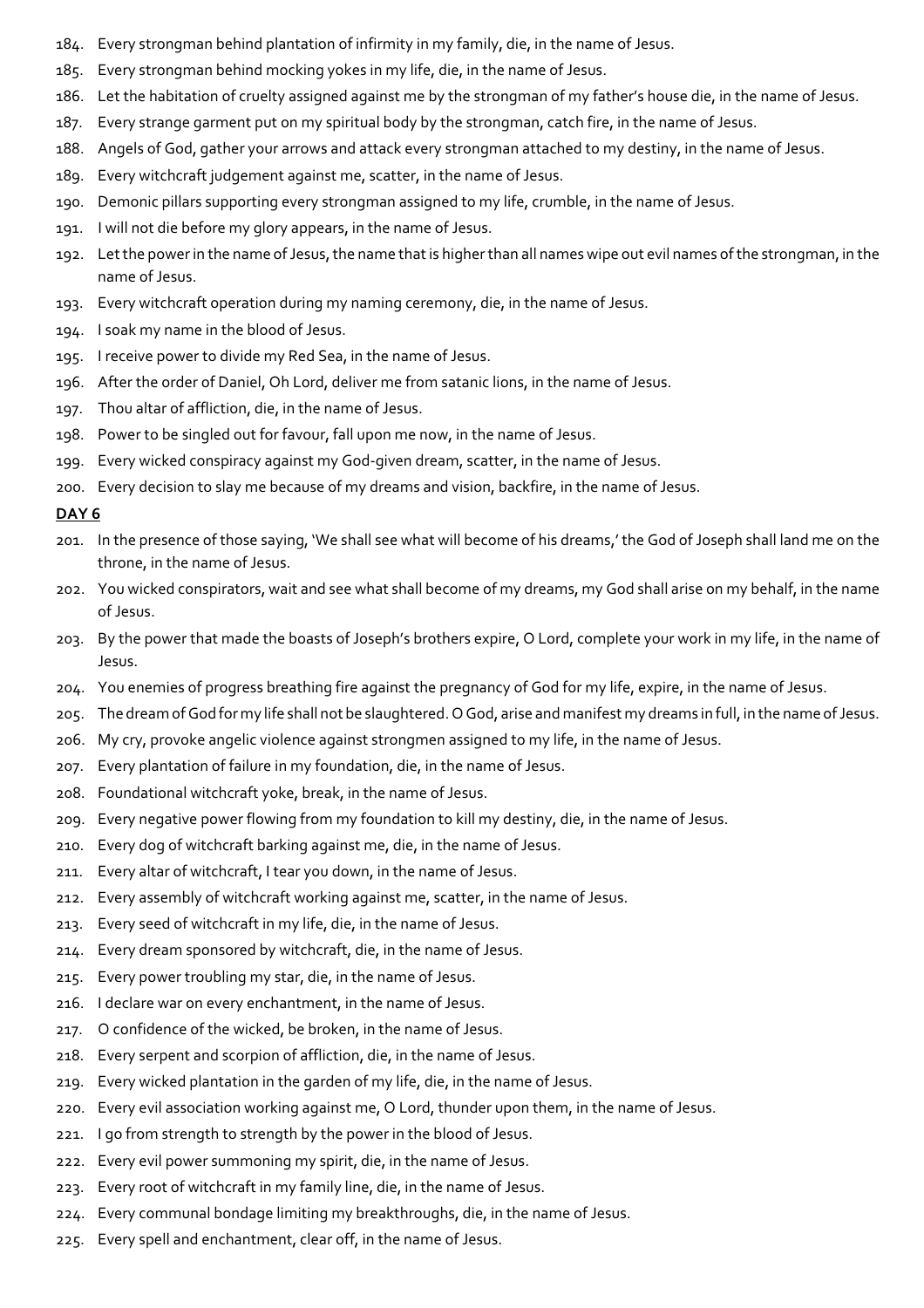- 226. Every evil malpractice over my family, be crushed, in the name of Jesus.
- 227. Every witchcraft-marine power, be crushed to pieces, in the name of Jesus.
- 228. Every witchcraft agenda in my life, be destroyed, in the name of Jesus.
- 229. Every power using my life as a dumping bin, scatter, in the name of Jesus.
- 230. Every resurrection of affliction, die, in the name of Jesus.
- 231. Every evil game plan over my success, die, in the name of Jesus.
- 232. Every manufacturer of yokes, die, in the name of Jesus.
- 233. Every pregnancy of sorrow and setbacks, die, in the name of Jesus.
- 234. Every demonic setup against me, scatter, in the name of Jesus.
- 235. Every satanic imprisonment over my life, break away, in the name of Jesus.
- 236. Every satanic remote control against me, catch fire, in the name of Jesus.
- 237. Every power sponsoring repeated problems in my life, die, in the name of Jesus.
- 238. Let the voice of destruction be heard in the camp of every oppressor, in the name of Jesus.
- 239. Every wicked spirit working against my family, loose your hold and die, in the name of Jesus.
- 240. Let every satanic manipulating altars and their attending priests scatter, in the name of Jesus.

#### DAY<sub>7</sub>

- 241. Every satanic yoke in my life, break, in the name of Jesus.
- 242. Every evil load heaped on my progress, clear away, in the name of Jesus.
- 243. Every satanic prayer against my destiny, scatter, in the name of Jesus.
- 244. Every evil-hindering-force militating against me, scatter by fire, in the name of Jesus.
- 245. Every witchcraft padlock hanging against my life, be smashed to pieces, in the name of Jesus.
- 246. Every witchcraft engagement over my success, break, in the name of Jesus.
- 247. Every demonic claim on my life, break, in the name of Jesus.
- 248. Every power of stagnation and limitation over my life, be destroyed, in the name of Jesus.
- 249. Every tree of failure in my lineage, be cut off, in the name of Jesus.
- 250. Every pin-up of witchcraft in my family, be destroyed, in the name of Jesus.
- 251. Every evil covenant working against me, break, in the name of Jesus.
- 252. Every witchcraft agenda for my life, be frustrated, in the name of Jesus.
- 253. Every witchcraft register bearing my name, catch fire, in the name of Jesus.
- 254. Every evil document against my life, be consumed by fire, in the name of Jesus.
- 255. Every evil informant assigned against my life, fall down and die, in the name of Jesus.
- 256. Every evil image carved in my name, catch fire, in the name of Jesus.
- 257. Every witchcraft authority over my life, break, in the name of Jesus.
- 258. Every evil tree planted against my freedom, be uprooted, in the name of Jesus.
- 259. Every curse of limitation in my life, be destroyed by fire, in the name of Jesus.
- 260. Every satanic road block, clear off by fire, in the name of Jesus.
- 261. Every millipede concoction working against my life, die, in the name of Jesus.
- 262. Every Beelzebub web cast over my life, clear off, in the name of Jesus.
- 263. Every satanic prophecy against my destiny, be nullified, in the name of Jesus.
- 264. Every witchcraft concourse against my life, crush to pieces, in the name of Jesus.
- 265. Every backbone of disfavour, break, in the name of Jesus.
- 266. I crush every witchcraft lion roaring against my favour, in the name of Jesus.
- 267. Every gate of evil delay, be broken, in the name of Jesus.
- 268. Every chain and shackle of limitation upon my life, break, in the name of Jesus.
- 269. Disappeared helpers, reappear to move my destiny forward, in the name of Jesus.
- 270. I stop my stoppers by fire, in the name of Jesus.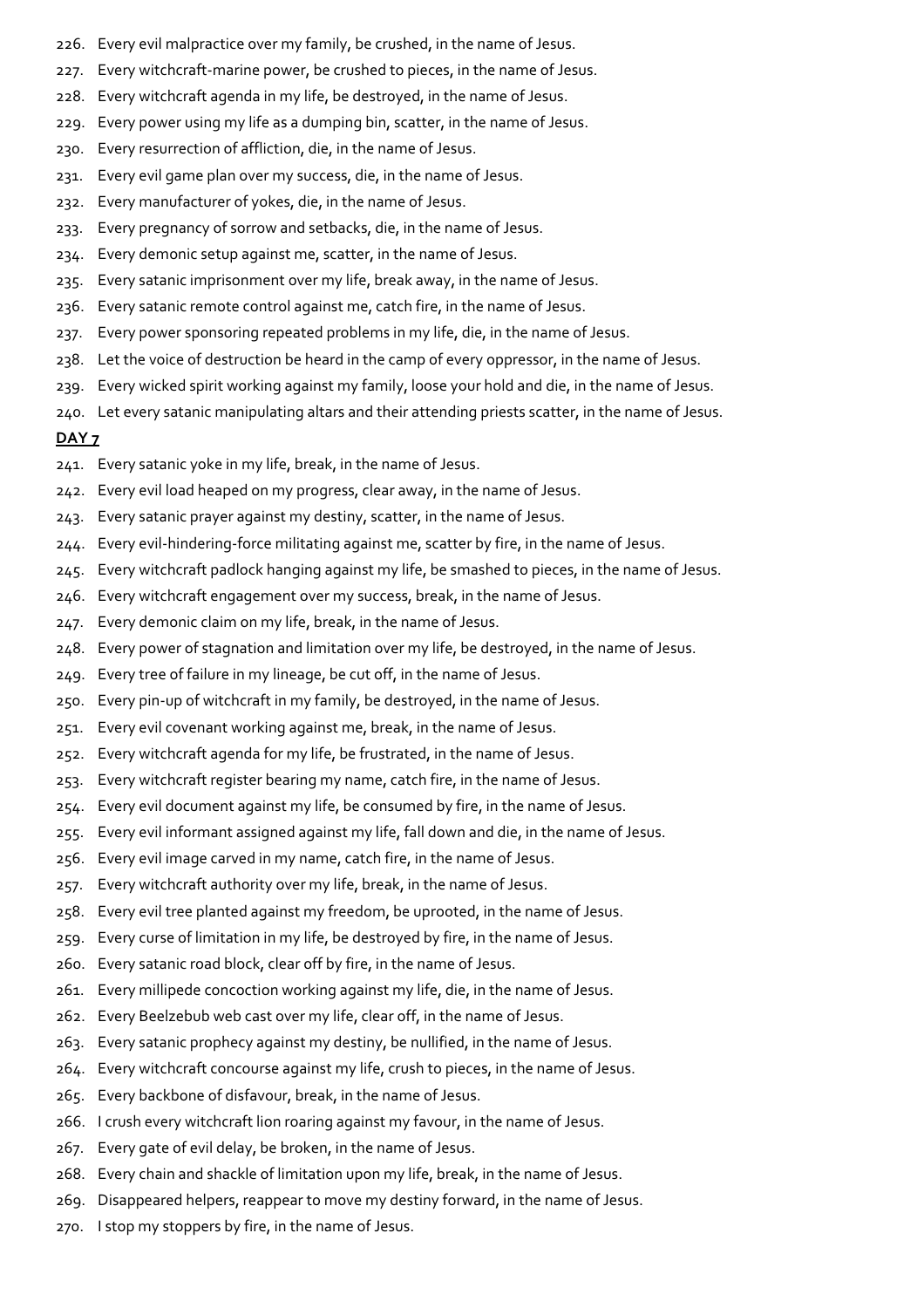- 271. O God arise and set my feet in a large room, in the name of Jesus.
- 272. Thou power of vain-labour, die, in the name of Jesus.
- 273. Every power wasting my efforts, die, in the name of Jesus.
- 274. Power of hard-labour assigned against my life, die, in the name of Jesus.
- 275. Anointing for turn-around breakthroughs, come upon my life, in the name of Jesus.
- 276. Thou mantle of divine accelerator, fall upon my life, in the name of Jesus.
- 277. O God arise and confound the wicked, in the name of Jesus.
- 278. O God, arise and ordain terrifying noises against my oppressors, in the name of Jesus.
- 279. Power-base of witchcraft in my place of birth, die, in the name of Jesus.
- 280. Every witchcraft meeting summoned for my sake, scatter, in the name of Jesus.

#### DAY<sub>8</sub>

- 281. Every agent of darkness peeping into the spiritual world against me, receive blindness, in the name of Jesus.
- 282. O God, arise and cut off every agent of darkness calling my life into any cauldron, in the name of Jesus.
- 283. Thou power of God, locate and destroy every spiritual pot assigned against my life, in the name of Jesus.
- 284. Every astral projection against my life, I cut you off, in the name of Jesus.
- 285. O creation, arise in battle against every agent of darkness attached to my life, in the name of Jesus.
- 286. Foundational yokes, foundational bondage, break, in the name of Jesus.
- 287. Foundation of marital distress, break, in the name of Jesus.
- 288. Every embargo on my glory from the womb, die, in the name of Jesus.
- 289. By the power that sank Pharaoh, let my stubborn problems, die, in the name of Jesus.
- 290. By the power that disgraced Goliath, let my stubborn problems, die, in the name of Jesus.
- 291. Holy Ghost fire, arise, attack my mountain, in the name of Jesus.
- 292. Every witchcraft incantation against my destiny, die, in the name of Jesus.
- 293. Every trouble of the night, bow to the name of Jesus.
- 294. Angels of God, scatter all those plotting against my destiny, in the name of Jesus.
- 295. Every demonic dragon working against my life, die, in the name of Jesus.
- 296. Thou terror of the night, scatter before me, in the name of Jesus.
- 297. I have dominion over every satanic challenge, in the name of Jesus.
- 298. I confront every witchcraft challenge by the power of God, in the name of Jesus.
- 299. Thou oppressor and thy weapons, drown in your own Red Sea, in the name of Jesus.
- 300. I cancel every weapon of discouragement, in the name of Jesus.
- 301. Holy Ghost, arise and link me with those who will bless me, in the name of Jesus.
- 302. Fire of God, shatter blindness and darkness in my life, in the name of Jesus.
- 303. My body, refuse to cooperate with every arrow of darkness, in the name of Jesus.
- 304. Every witchcraft broom sweeping away my blessings, die, in the name of Jesus.
- 305. Every yoke manufacturer, die with your yoke, in the name of Jesus.
- 306. Every satanic investment in my life, be wasted, in the name of Jesus.
- 307. Let my life experience divine acceleration, in the name of Jesus.
- 308. Satanic agenda for my life, vanish, in the name of Jesus.
- 309. Every satanic pregnancy for my life, die, in the name of Jesus.
- 310. Let my environment become too hot for any private enemy, in the name of Jesus.
- 311. Let all friendly witchcraft powers be exposed and disgraced, in the name of Jesus.
- 312. Every cooperation from the spirit of darkness around me, scatter, in the name of Jesus.
- 313. Lord, let Your light expose every hidden evil structure planted around me.
- 314. I shall arise and go forth, in the name of Jesus.
- 315. Any evil tree planted around me, be uprooted, in the name of Jesus.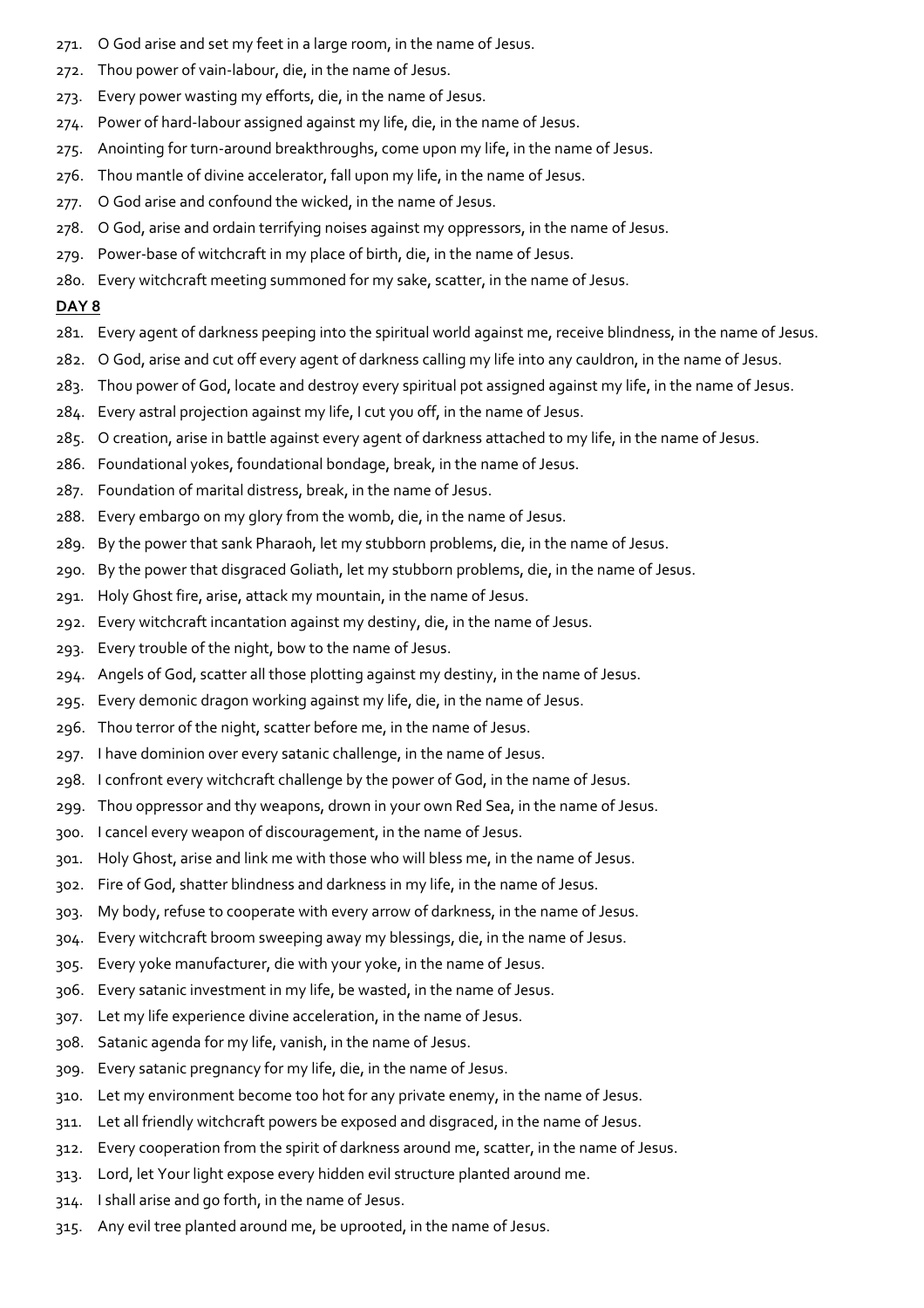- 316. I dismantle the powers stealing from the garden of my life, in the name of Jesus.
- 317. Every veil of darkness, be roasted by the fire of God, in the name of Jesus.
- 318. Let the power source of unfriendly friends be dissolved by the fire of God, in the name of Jesus.
- 319. I shake off any evil thing deposited into my body by friendly enemies, in the name of Jesus.
- 320. God arise in Your power and confuse my close oppressors, in the name of Jesus.

- 321. Lord, plant Your warring angels around me to dismantle and destroy evil stronghold of internal witchcraft.
- 322. Let my enemies make mistakes that would advance my course, in the name of Jesus.
- 323. Anything that the Father has not planted in my immediate environment, be uprooted, in Jesus' name
- 324. Listen to me satan, I plead the blood of Jesus over this environment.
- 325. Lord, take absolute control over my body, soul and spirit
- 326. Lord Jesus, I surrendered every part of my life to You.
- 327. I receive the anointing of the warrior to drink the blood f the enemy, in the name of Jesus.
- 328. I charge my spiritual battle by the fire of the Holy Ghost, in the name of Jesus.
- 329. I challenge and destroy every satanic operation against my prayer life, in the name of Jesus.
- 330. I reject every involvement of the flesh and satan in my prayer, in the name of Jesus.
- 331. God, arise and let every evil presence around me scatter, in the name of Jesus.
- 332. Every power blocking me from the will of God, fall down and die, in the name of Jesus.
- 333. I pull down every stubborn stronghold protecting my enemy, in the name of Jesus.
- 334. I arrest every spirit of confusion by fire, in the name of Jesus.
- 335. I bring the blood of Jesus between me and the powers of darkness, in the name of Jesus.
- 336. Every problem (name it) harassing my life, I break your backbone by fire, in the name of Jesus.
- 337. I release myself from every evil spirit behind the problem, in the name of Jesus.
- 338. Let the backbone of the strongman in charge of each problem be broken, in the name of Jesus.
- 339. Every evil inflame fueling my problem, be disgraced by the blood of Jesus.
- 340. I command every evil monitoring spirit to leave me now, in the name of Jesus.
- 341. I renounce satan and his host and declare them to be my enemies, in the name of Jesus.
- 342. I exercise my authority over stubborn witchcraft and I pull down their structures, in Jesus' name
- 343. Listen to me satan, because of the blood of Jesus, you have no more power over me, no more place in me, in the name of Jesus.
- 344. I place the blood of Jesus upon myself and my family, in the name of Jesus.
- 345. I draw the bloodline of the Lord Jesus Christ around all my possessions, in the name of Jesus.
- 346. I draw the bloodline of Jesus around all my possessions and property, in the name of Jesus.
- 347. O Rock of Ages, smash to pieces every foundation of witchcraft in my family, in the name of Jesus.
- 348. Let witchcraft powers eat their own flesh and drink their own blood, in the name of Jesus.
- 349. Every seat of witchcraft, receive the thunder fire of God, in the name of Jesus.
- 350. Let the habitation of witchcraft powers be desolate, in the name of Jesus.
- 351. Every throne of witchcraft, be dismantled by fire, in Jesus' name
- 352. Let the stronghold of witchcraft powers be pulled down by fire, in the name of Jesus.
- 353. Let the refuge of witchcraft powers be pulled down by fire, in Jesus' name.
- 354. Let the network of witchcraft disintegrate, in Jesus' name.
- 355. Let the communication systems of witchcraft powers, be destroyed by fire, in the name of Jesus.
- 356. Every transportation system of witchcraft powers, be destroyed by fire, in the name of Jesus.
- 357. Let the weapons of witchcraft powers turn against them, in the name of Jesus.
- 358. I withdraw my blessings from every bank or strongroom of the enemy, in the name of Jesus.
- 359. O altar of witchcraft, break, in the name of Jesus.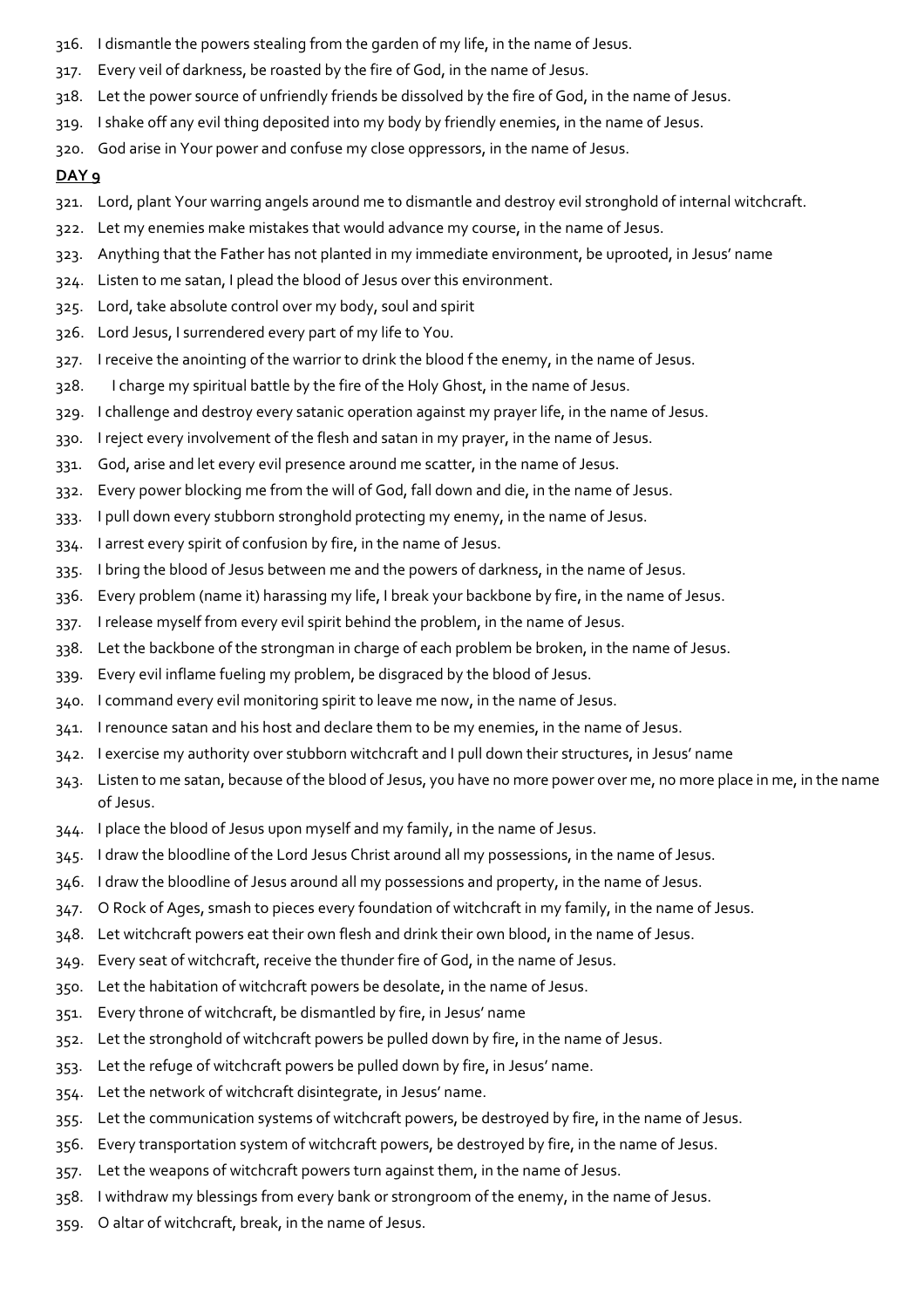360. Every witchcraft padlock fashioned against me, break by fire, in the name of Jesus.

- 361. Every trap of witchcraft, catch your owners, in Jesus' name.
- 362. Every witchcraft utterance and projection made against me, be overthrown, in the name of Jesus.
- 363. I reverse every witchcraft burial fashioned against me, in the name of Jesus.
- 364. I deliver my soul from every witchcraft bewitchment, in the name of Jesus.
- 365. I reverse the effect of every witchcraft summoning of my spirit, in the name of Jesus.
- 366. Every witchcraft identification mark, be wiped off by the blood of Jesus.
- 367. I frustrate every witchcraft exchange of my virtues, in the name of Jesus.
- 368. Let the blood of Jesus block the flying route of witchcraft powers targeted against me.
- 369. Let every witchcraft curse break and be destroyed, in Jesus' name.
- 370. Every covenant of witchcraft, melt by the blood of Jesus.
- 371. I withdraw every organ of my body from any witchcraft altar, in the name of Jesus.
- 372. Anything planted in my life by witchcraft, come out and die, in the name of Jesus.
- 373. Let the blood of Jesus cancel every witchcraft initiation fashioned against my destiny, in Jesus' name
- 374. Every witchcraft poison, be destroyed, in the name of Jesus.
- 375. I reverse every witchcraft pattern fashioned against my destiny, in the name of Jesus.
- 376. Every witchcraft cage fashioned against my life, be destroyed, in the name of Jesus.
- 377. Let every problem in my life that originated from witchcraft, receive divine and instant solution, in Jesus' name.
- 378. I command all the damages done to my life by witchcraft to be repaired, in the name of Jesus.
- 379. Let every blessing confiscated by witchcraft spirits be released, in Jesus' name.
- 380. Every witchcraft power assigned against my life and marriage, receive …. (pick from the under listed), in Jesus' name.
	- the thunder and lightning of God unbearable heat raging fire
	- hail and fire mingled with the blood of the Lamb concentrated acid
	- continuous plagues destroying flood-destruction failure confusion
- 381. I loose myself from any power of witchcraft, in Jesus' name.
- 382. Every camp of witchcraft gathered against my prosperity, fall down and die, in Jesus' name.
- 383. Every witchcraft pot working against me, I bring the judgment of God against you, in Jesus' name.
- 384. I command every witchcraft pot using remote control against my health to be broken into pieces, in Jesus' name.
- 385. Witchcraft opposition, receive the rain of affliction, in the name of Jesus.
- 386. Let the spirit of witchcraft attack the familiar spirits fashioned against me, in Jesus' name.
- 387. I retrieve my integrity out of the hands of household witchcraft, in the name of Jesus.
- 388. I break the power of the occult, witchcraft and familiar spirits over my life, in Jesus' name.
- 389. In the name of Jesus, I break and loose myself from all evil curses, chains, spells, jinxes, bewitchments, witchcraft or sorcery which may have been put upon me.
- 390. Let the thunder of God locate and dismantle the throne of witchcraft in my household, in Jesus' name.
- 391. Let every seat of witchcraft in my household be roasted by the fire of God, in Jesus' name.
- 392. Let the altar of witchcraft in my household be roasted, in Jesus' name.
- 393. Let the thunder of God scatter beyond redemption, the foundation of witchcraft in my household, in Jesus' name.
- 394. Every stronghold of refuge of my household witches, be destroyed, in the name of Jesus.
- 395. Every hiding place and secret place of witchcraft in my family, be exposed by fire, in the name of Jesus.
- 396. Let every local and international witchcraft network of my household witches, be shattered to pieces, in Jesus' name.
- 397. Let the communication system of my household witches be frustrated, in the name of Jesus.
- 398. Let the terrible fire of God consume the transportation of my household witchcraft, in Jesus' name.
- 399. Every agent ministering at the altar of witchcraft in my household, fall down and die, in Jesus' name.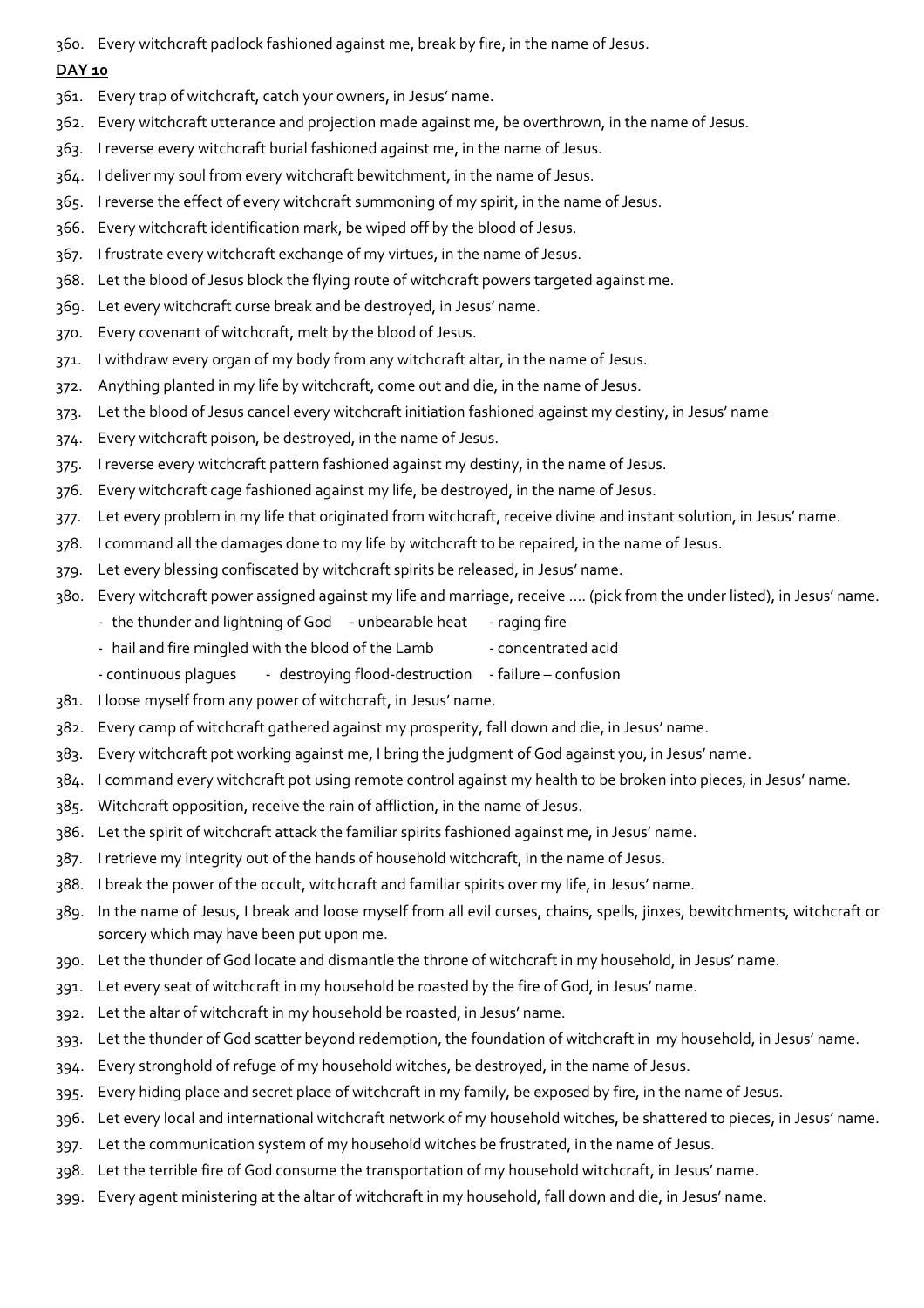400. Let the thunder and the fire of God, locate the storehouses and strongrooms of the household witchcraft harbouring my blessings, and pull them down, in the name of Jesus.

- 401. Let any witchcraft curse working against me be revoked by the blood of Jesus.
- 402. Every decision, vow and covenant of household witchcraft affecting me, be nullified by the blood of Jesus.
- 403. I destroy with the fire of God, every weapon of witchcraft used against me, in Jesus' name.
- 404. Any material taken from my body and now placed on a witchcraft altar, be roasted by the fire of God, in Jesus' name.
- 405. I reverse every witchcraft burial fashioned against me, in the name of Jesus.
- 406. Every trap set for me by witches, begin to catch your owners, in the name of Jesus.
- 407. Every witchcraft padlock fashioned against any area of my life, be roasted, in Jesus' name.
- 408. Let the wisdom of household witches be converted to foolishness, in the name of Jesus.
- 409. Let the wickedness of household enemies overtake them, in the name of Jesus.
- 410. I deliver my soul from every witchcraft bewitchment, in the name of Jesus.
- 411. Any witchcraft bird flying for my sake, fall down, die and be roasted to ashes, in the name of Jesus.
- 412. Any of my blessings traded with by household witches, be returned to me, in Jesus' name.
- 413. Any of my blessings and testimonies swallowed by witches, be converted to hot coals of fire of God and be vomited, in the name of Jesus.
- 414. I break myself loose from every bondage of witchcraft covenants, in the name of Jesus.
- 415. Any witchcraft coven where any of my blessings are hidden, be roasted by the fire of God, in the name of Jesus.
- 416. (Lay your right hand on your head) Every witchcraft spirit plantation, pollution, deposit and material in my body, melt by the fire of God and be flushed out by the blood of Jesus.
- 417. Every witchcraft hand planting evil seeds in my life through dream attacks, wither and burn to ashes, in Jesus' name.
- 418. Every witchcraft hand planting evil seeds in my life through dream attacks, wither and burn to ashes, in Jesus' name.
- 419. Every witchcraft obstacle put on the road to my desired miracle and success, be removed by the east wind of God, in Jesus' name.
- 420. Every witchcraft chant, spell and projection made against me, I bind you and turn you against your owner, in the name of Jesus.
- 421. I frustrate every plot, device, scheme and project of witchcraft designed to affect any area of my life, in the name of Jesus.
- 422. Any witch projecting himself into the body of any animal in order to do me harm, be trapped in the body of such an animal forever, in the name of Jesus.
- 423. Any drop of my blood sucked by any witch, be vomited now, in the name of Jesus.
- 424. Any part of me shared out amongst household/ village witches, I recover you, in the name of Jesus.
- 425. Any organ of my body that has been exchanged for another through witchcraft operation, be replaced now, in the name of Jesus.
- 426. I recover any of my virtues/ blessings shared out amongst village/ household witches, in Jesus' name.
- 427. I reverse the evil effect of any witchcraft invocation or summoning of my spirit, in the name of Jesus.
- 428. I loose my hands and feet from any witchcraft bewitchment or bondage, in Jesus' name.
- 429. Let the blood of Jesus wash away every witchcraft identification mark on me or on any of my properties, in the name of Jesus.
- 430. I forbid any re-union or re-gathering of household and village witches against my life, in Jesus' name.
- 431. Let the entire body system of my household witches begin to run amok until they confess all their wickedness, in Jesus' name.
- 432. Let the mercies of God be withdrawn from them, in Jesus' name.
- 433. Let them begin to grope in the daytime as in the thickness of a dark night, in the name of Jesus.
- 434. Let everything that has ever worked for them begin to work against them, in Jesus' name.
- 435. Let them not have a cloth to cover their shame, in Jesus' name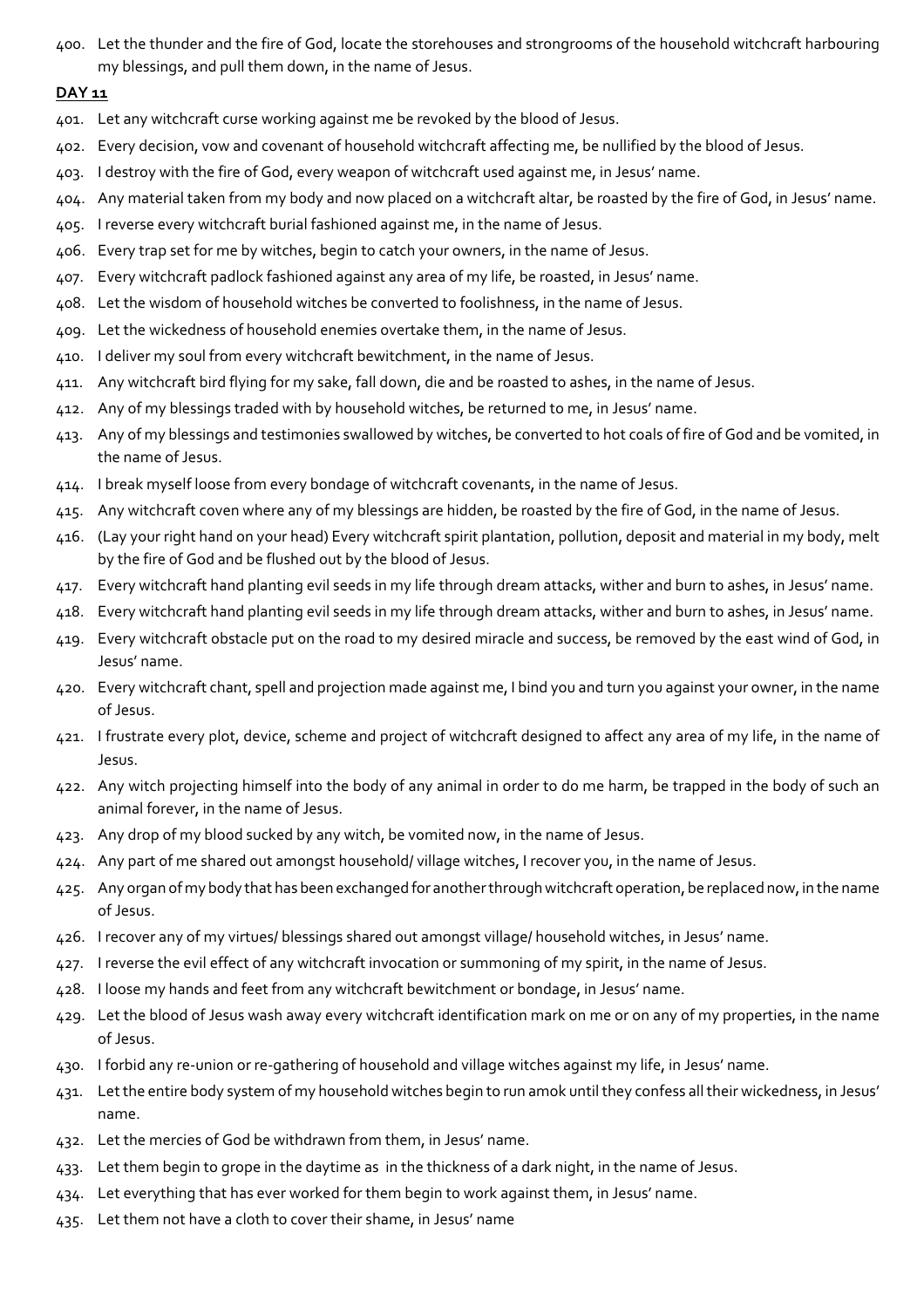- 436. Let as many of them that are stubbornly unrepentant, be smitten by the sun in the day and by the moon, in the night in Jesus' name.
- 437. Let each step they take lead them to greater destruction, in the name of Jesus.
- 438. But as for me, let me dwell in the hollow of God's hand, in the name of Jesus.
- 439. Let the goodness and mercies of God overwhelm me now, in the name of Jesus.
- 440. Any witchcraft operation under any water against my life, receive immediate judgment of fire, in Jesus' name.

- 441. Every witchcraft power, that has introduced spirit husband/ wife or child into my dreams, be roasted by fire, in the name of Jesus.
- 442. Every agent of witchcraft power, posing as my husband/ wife or child in my dreams, be roasted by fire, in Jesus' name.
- 443. Every agent of witchcraft power, physically attached to my marriage to frustrate it, fall down now and perish, in Jesus' name.
- 444. Every agent of witchcraft power, assigned to attack my finances through dream, fall down and perish, in Jesus' name.
- 445. Let the thunderbolts of God, locate and destroy every witchcraft power coven, where deliberations and decisions were fashioned against me, in the name of Jesus.
- 446. Any water spirit from my village or place of birth, practicing witchcraft against me and my family, be amputated by the word of God, in the name of Jesus.
- 447. Any power of witchcraft, holding any of my blessings in bondage, receive the fire of God and release them, in the name of Jesus.
- 448. I loose my mind and soul, from the bondage of marine witches, in the name of Jesus.
- 449. Any witchcraft power chain, binding my hands and feet from prospering, be shattered to pieces, in Jesus' name.
- 450. Every arrow, shot into my life from under any water through witchcraft, come out of me and go back to your sender, in the name of Jesus.
- 451. Any evil material, transferred into my body through contact with any witchcraft agent, roast by fire, in the name of Jesus.
- 452. Any evil done against me through witchcraft oppression or manipulation, be reversed by the blood of Jesus.
- 453. I bind every witchcraft control and mind-blinding spirit, in the name of Jesus.
- 454. I cast out every witchcraft arrow affecting my senses (sight, smell, taste, hearing), in the name of Jesus.
- 455. I command every witchcraft arrow to depart from my
	- spinal cord spleen navel heart throat eyes head
- 456. Let the blood of Jesus purge me of every witchcraft contaminating material, in the name of Jesus.
- 457. I destroy the hand of any witch-doctor working against me, in the name of Jesus.
- 458. Every witchcraft spirit attempting to build a wall against my destiny, fall down and die, in Jesus' name.
- 459. I send the rain of affliction upon every witchcraft power working against me, in the name of Jesus.
- 460. O sun, moon, stars, earth, water and the elements, vomit every enchantment that is against me, in Jesus' name.
- 461. Every power using the heavenlies against me, fall down and be disgraced, in Jesus' name.
- 462. Let the stars of heaven begin to fight for me, in Jesus' name.
- 463. O God, arise and scatter every conspiracy in the heavenlies that is against me, in Jesus' name.
- 464. I break with the blood of Jesus all evil soul-ties affecting my life, in the name of Jesus.
- 465. Spirit of the living God, come upon my life and place a shield of protection around me, in Jesus' name.
- 466. Every chain of inherited witchcraft in my family, break, in the name of Jesus.
- 467. Every ladder used by witchcraft against me, be roasted, in the name of Jesus.
- 468. Any door, that I have opened to witchcraft in any area of my life, be closed for ever by the blood of Jesus.
- 469. I revoke every witchcraft verdict on my marital life, in the name of Jesus.
- 470. I send confusion into the camp of household witchcraft, in the name of Jesus.
- 471. Stubborn witchcraft, release me, in the name of Jesus.
- 472. Every witchcraft power working against my destiny, fall down and die, in Jesus' name.
- 473. Every incantation, ritual and witchcraft power against my destiny, fall down and die, in the name of Jesus.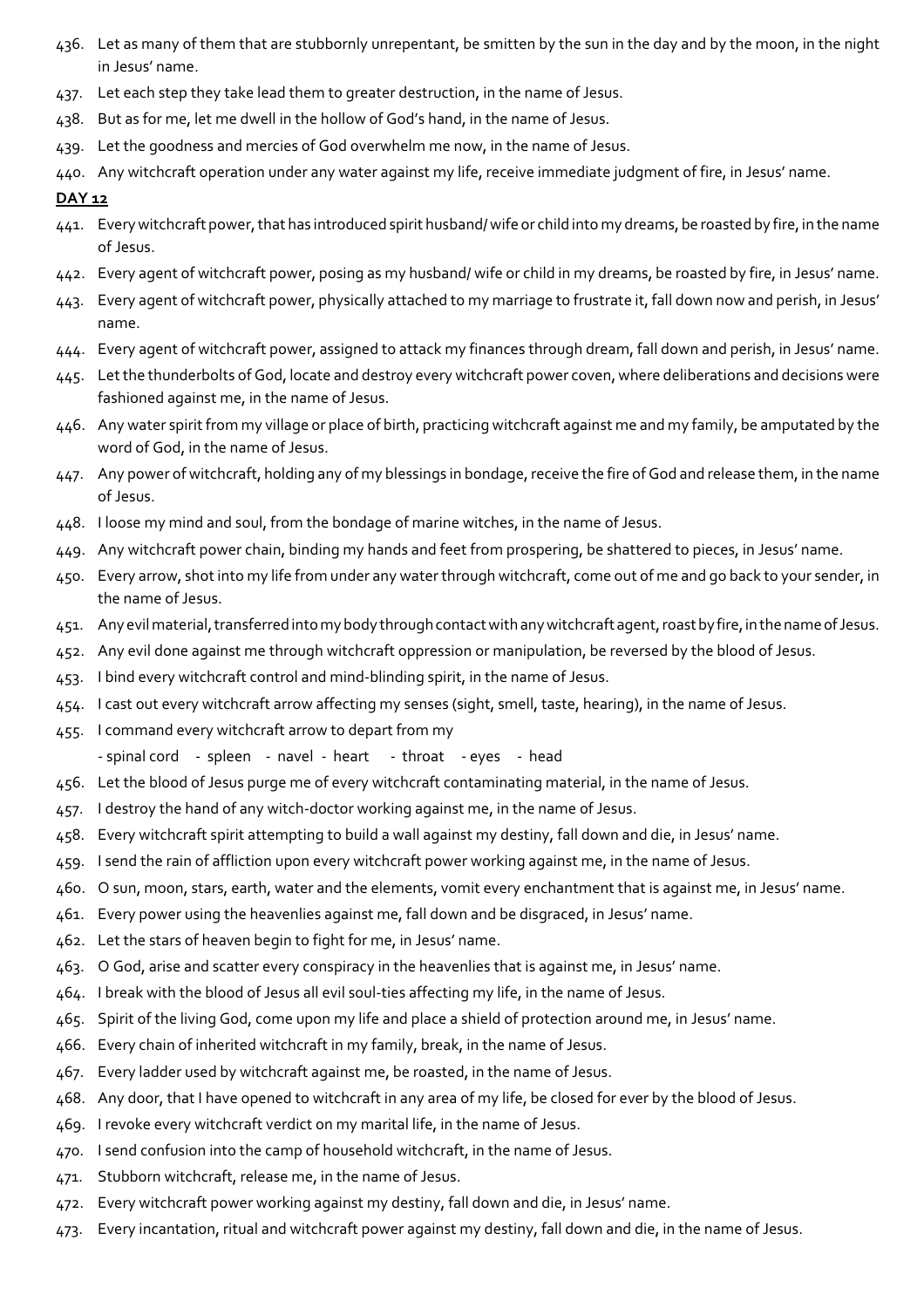- 474. I break the power of the occult, witchcraft and familiar spirits over my life, in Jesus' name.
- 475. Witchcraft opposition, receive the rain of affliction, in the name of Jesus.
- 476. I cancel every witchcraft verdict against my life, in Jesus' name.
- 477. I command every arrow of witchcraft in my life: Come out with all your roots, in the name of Jesus. (Lay your hands on your stomach and pray aggressively).
- 478. I command every witchcraft pot, using remote control against my health to be broken into pieces, in Jesus' name.
- 479. I rebuke the spell of any witchcraft pot from my neck, in the name of Jesus.
- 480. I break every witchcraft pot over my life, in Jesus' name.

- 481. Every council of witchcraft working against me will not prosper, in Jesus' name.
- 482. I disentangle myself and my family from every witchcraft cage and pot, in Jesus' name.
- 483. I retrieve my integrity from the hands of household witchcraft, in Jesus' name.
- 484. Every witchcraft hand, planting evil seeds in my life through dream attacks, wither and burn to ashes, in Jesus' name.
- 485. Let all friendly witchcraft powers be exposed and disgraced, in Jesus' name.
- 486. O Lord, plant your warring angels around me to dismantle and destroy evil stronghold of internal witchcraft.
- 487. I exercise my authority, over stubborn witchcraft and I pull down its structure, in Jesus' name.
- 488. Every placental witchcraft, targeted against my destiny, what are you waiting for? Die, in Jesus' name.
- 489. Placental witchcraft, manipulating my destiny, die, in Jesus' name.
- 490. Every blessing, that I have lost through placental witchcraft, I repossess you, in Jesus' name.
- 491. Every witchcraft coven and marine banks, release my placenta, in Jesus' name.
- 492. Every cage of family witchcraft, release my divine partner, in Jesus' name.
- 493. Oh Lord, let my dreams and visions, reject every witchcraft projection, in Jesus' name.
- 494. Satanic investments in the foundation of my life, die, in the name of Jesus.
- 495. Hidden childhood poisons polluting my life, catch fire, in the name of Jesus.
- 496. Every tree that God the Father has not planted into my life, die, in the name of Jesus.
- 497. Let the consequences of satanic hands that carried me as a baby expire, in the name of Jesus.
- 498. Placental bondage, break by fire, in the name of Jesus.
- 499. My Father, walk to my childhood days and purge my life, in the name of Jesus.
- 500. Satanic seeds in my foundation, die, in the name of Jesus.
- 501. Serpents and scorpions planted by childhood polygamous witchcraft, die, in the name of Jesus.
- 502. Glory killers entrenched into my foundation, die, in the name of Jesus.
- 503. Blood of Jesus, arise in Your cleansing power and wash my roots, in the name of Jesus.
- 504. Every power of Herod tracing my star, I bury you now, in the name of Jesus.
- 505. Yokes buried inside the foundation of my life, break, in the name of Jesus.
- 506. Any problem buried in my childhood to pollute my future, die, in the name of Jesus.
- 507. Foundational failure magnet, catch fire, in the name of Jesus.
- 508. Plantations of darkness troubling my star, roast by fire, in the name of Jesus.
- 509. Anti-focus power troubling my destiny, die, in the name of Jesus.
- 510. Power to interpret the language of my star, come upon me now, in the name of Jesus.
- 511. Power to read the handwriting of my star in the heavenlies, fall upon me, in the name of Jesus.
- 512. Angels of the living God, possess my heavens, in the name of Jesus.
- 513. Angels of light, arise and fill my dark night, in the name of Jesus.
- 514. Angels of the living God, arise, fight and recover my high places, in the name of Jesus.
- 515. Lord Jesus, walk back into my childhood and correct my foundations, in the name of Jesus.
- 516. Every satanic plantation in my childhood, be dissolved by the fire of the Holy Ghost, in the name of Jesus.
- 517. Every effect of any bad thing I have swallowed or eaten as a child, be nullified, in the name of Jesus.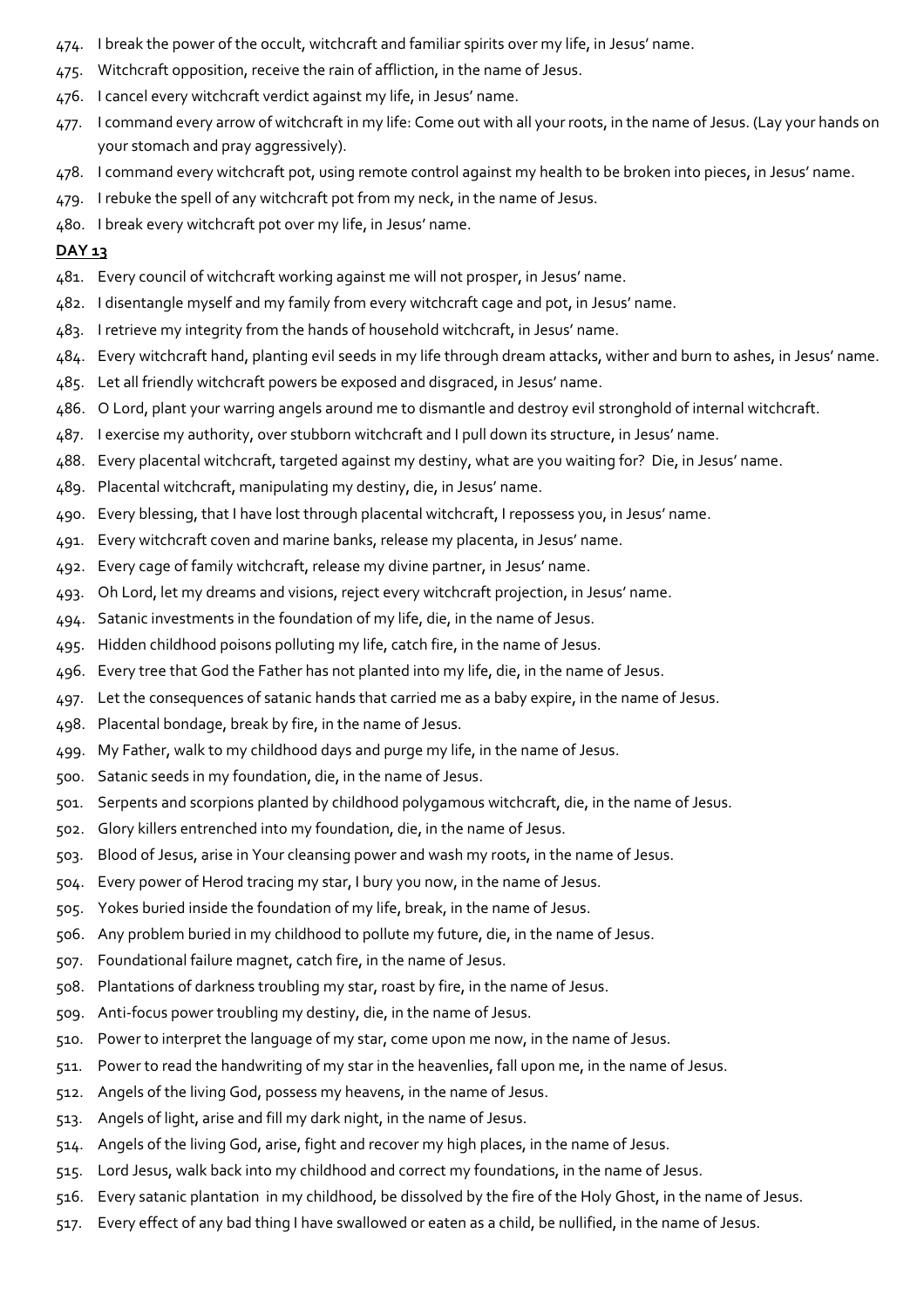- 518. Powers assigned to capture my star, loose your hold, in the name of Jesus.
- 519. Any seed of wickedness planted in my childhood, Holy Ghost fire, dissolve it, in the name of Jesus.
- 520. Powers planted in my childhood to trouble my future, hear the word of the Lord. The Lord will cause dryness to come upon you today, in the name of Jesus.

- 521. Powers planted in my childhood to trouble my future, I dry up your river, even as Jordan was dried up, in the name of Jesus.
- 522. Powers planted in my childhood to trouble my future, I dry up your roots, even as the Lord caused the fig tree to dry up, in the name of Jesus.
- 523. Powers planted in my childhood to trouble my future, I knock down your gates, in the name of Jesus.
- 524. Powers planted in my childhood to trouble my future, I break in pieces your gates of brass, in Jesus' name.
- 525. Powers planted in my childhood to trouble my future, I cut asunder your brass of iron, in the name of Jesus.
- 526. Powers planted in my childhood to trouble my future, I break down your walls, even as the walls of Jericho was broken down, in the name of Jesus.
- 527. Powers planted in my childhood to trouble my future, I cut off your cords and I cast them away, in Jesus' name.
- 528. Powers planted in my childhood to trouble my future, I command you to bend your knee to Jesus.
- 529. Powers planted in my childhood to trouble my future, I put a cord around your tongue, in the name of Jesus.
- 530. Powers planted in my childhood, to trouble my future, I put a thorn in your jaw, in the name of Jesus.
- 531. Powers planted in my childhood to trouble my future, I take away your throne, in the name of Jesus.
- 532. Powers planted in my childhood to trouble my future, I command you to sit in the dust, in the name of Jesus.
- 533. I break all curses or iniquities coming down my family line, in the name of Jesus.
- 534. I destroy the spiritual embargo on my mother's side and on my father's side,10 generations backward, in the name of Jesus.
- 535. Any dark covenant with my place of birth, break, in the name of Jesus.
- 536. Every power of Ichabod upon my destiny, die, in the name of Jesus.
- 537. Every problem tormenting my glory, die, in the name of Jesus.
- 538. My legs, reject backwardness, in the name of Jesus.
- 539. The glory of my life stolen in the womb, I recover you by fire, in the name of Jesus.
- 540. Glory manipulators and glory robbers, let me go, in the name of Jesus.
- 541. Yoke magnetisers, hear the word of the Lord: Die, in the name of Jesus.
- 542. My days shall not be restless but shall be called the days of the Lord, in the name of Jesus.
- 543. Any good thing that died in my life when I was ignorant, come alive now, in the name of Jesus.
- 544. My eyes, open to see what God is doing, in the name o f Jesus.
- 545. "I am that I am", arise and manifest Your power in my life and move me to my next level, in the name of Jesus.
- 546. O Lord, I plug my destiny to the socket of the Holy Ghost to receive divine elevation, in the name of Jesus.
- 547. O Lord, I plug my life to the socket of the Holy Ghost to receive divine acceleration, in the name of Jesus.
- 548. I mount on the horse of war and ride into the land of my breakthroughs, in the name of Jesus.
- 549. Hammer of God, break every evil leg walking against my elevation, in the name of Jesus.
- 550. Heavenly carpenter, nail to death every spiritual robber assigned against my elevation, in the name of Jesus.
- 551. All evil spirits in the air working against my elevation, scatter unto desolation, in the name of Jesus.
- 552. All evil spirits in the wind hindering the move of my progress, scatter unto desolation, in the name of Jesus.
- 553. All evil spirits in the water blocking steps to my elevation, scatter, in the name of Jesus.
- 554. All satanic forces assigned against my elevation, scatter, in the name of Jesus.
- 555. Every satanic law programmed against my elevation, die, in the name of Jesus.
- 556. Every ancestral law programmed into the heavenlies against my elevation, die, in the name of Jesus.
- 557. O God, arise and use every weapon at Your disposal to disgrace the enemies of my elevation, in the name of Jesus.
- 558. All evil wishes and desires programmed against my life, die, in the name of Jesus.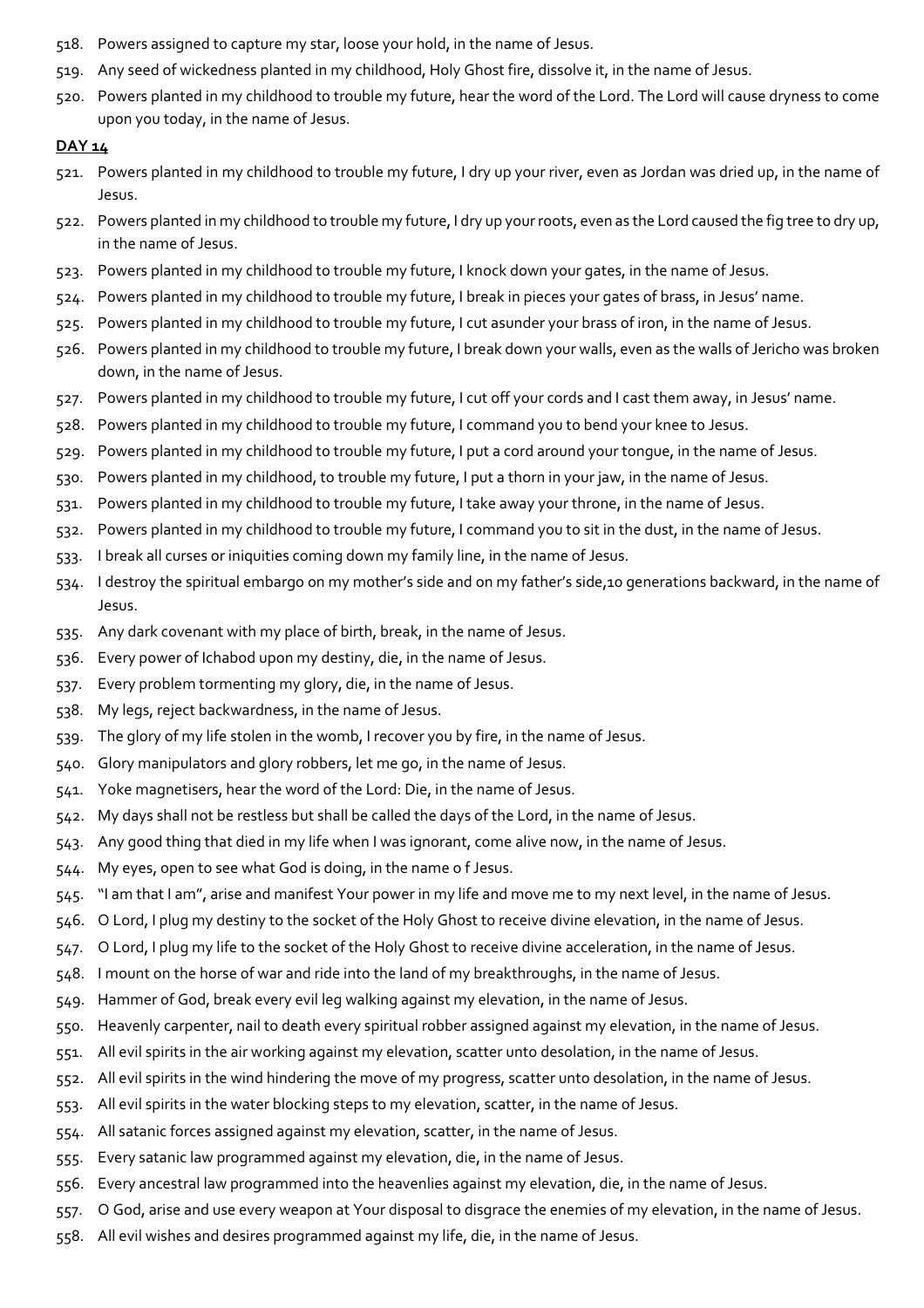- 559. All hereditary seals upon my destiny, I break and dissolve you, in the name of Jesus.
- 560. All satanic vows against my destiny, die, in the name of Jesus.

- 561. All satanic sacrifices assigned against my destiny, die, in the name of Jesus.
- 562. All unconscious links with false prophets and visionaries, break, in the name of Jesus.
- 563. My dwelling place, be surrounded by the hedge of thorns, in the name of Jesus.
- 564. My dwelling place, be surrounded by a wall of fire, in the name of Jesus.
- 565. My dwelling place, be surrounded by a wall of faith, in the name of Jesus.
- 566. All spirits of bondage, I bind you with chains and fetters of iron, in the name of Jesus.
- 567. You enemies of my father's house, I forbid you to work against my destiny, in the name of Jesus.
- 568. All commandments issued against me by the powers of darkness, I cancel and render you null and void, in the name of Jesus.
- 569. I break the will of the enemy over every area of my life, in the name of Jesus.
- 570. I bring the mighty power of the resurrection of our Lord Jesus Christ against all powers of darkness, in the name of Jesus.
- 571. Holy Spirit, fight against those that are fighting against my destiny, in the name of Jesus.
- 572. Let the powers of wickedness be confounded and put to shame, in the name of Jesus.
- 573. O Lord, command Your light to shine in my darkness, in the name of Jesus.
- 574. Any power gathering against my destiny, catch fire, in the name of Jesus.
- 575. Let the fuel of my problems dry up, in the name of Jesus.
- 576. Let the foundation stones of my life be washed in the blood of Jesus, in the name of Jesus.
- 577. Every power waging war against my testimony, fall down and die, in the name of Jesus.
- 578. Destiny thieves, release me, in the name of Jesus.
- 579. My body, my soul, my spirit, push out satanic plantations, in the name of Jesus.
- 580. Angels of the living God, pursue my pursuers, in the name of Jesus.
- 581. Every king Uzziah assigned to reposition my destiny, die by fire, in the name of Jesus.
- 582. Every yoke assigned to reposition my destiny to the back, clear away, in the name of Jesus.
- 583. Let the oil that will cause me to be celebrated come upon my destiny, in the name of Jesus.
- 584. I shall arise by the power of the Holy Ghost and disgrace my disgrace, in the name of Jesus.
- 585. Every area of satanic storm troubling my destiny, I scatter you today, in the name of Jesus.
- 586. Wherever demons are gathered against my elevation, I scatter their association by the power in the blood of Jesus.
- 587. I receive power to activate the covenant of Abraham's blessing and greatness to function in my life.
- 588. I speak to the womb of heaven and earth to work for my growth and increase my greatness, in the name of Jesus.
- 589. I paralyse every evil hand scattering my success and increase, in the name of Jesus.
- 590. Every satanic wind blowing away my virtues, expire, in the name of Jesus.
- 591. Every power fighting against my elevation and celebration, be paralysed, in the name of Jesus.
- 592. I dismantle every curse from my father's or mother's house working against my total freedom, in Jesus' name.
- 593. Cycle of the dark in my family line, break, in Jesus' name.
- 594. The mistake of my parents will not become my tragedy, in the name of Jesus.
- 595. Iniquity of my father's house shall not steal from me, in the name of Jesus.
- 596. I place the cross of Jesus Christ between me and my ancestors, in the name of Jesus.
- 597. Blood of Jesus, flow through my family bloodline and wash away every ground of satanic attack against my destiny, in the name of Jesus.
- 598. Every evil pattern I have inherited from my family line, be destroyed by the blood of Jesus.
- 599. Every whirlwind of destruction flowing down from my family tree, I bury you now, in the name of Jesus.
- 600. Every family pattern by which satan pumps evil water into my family, die, in the name of Jesus.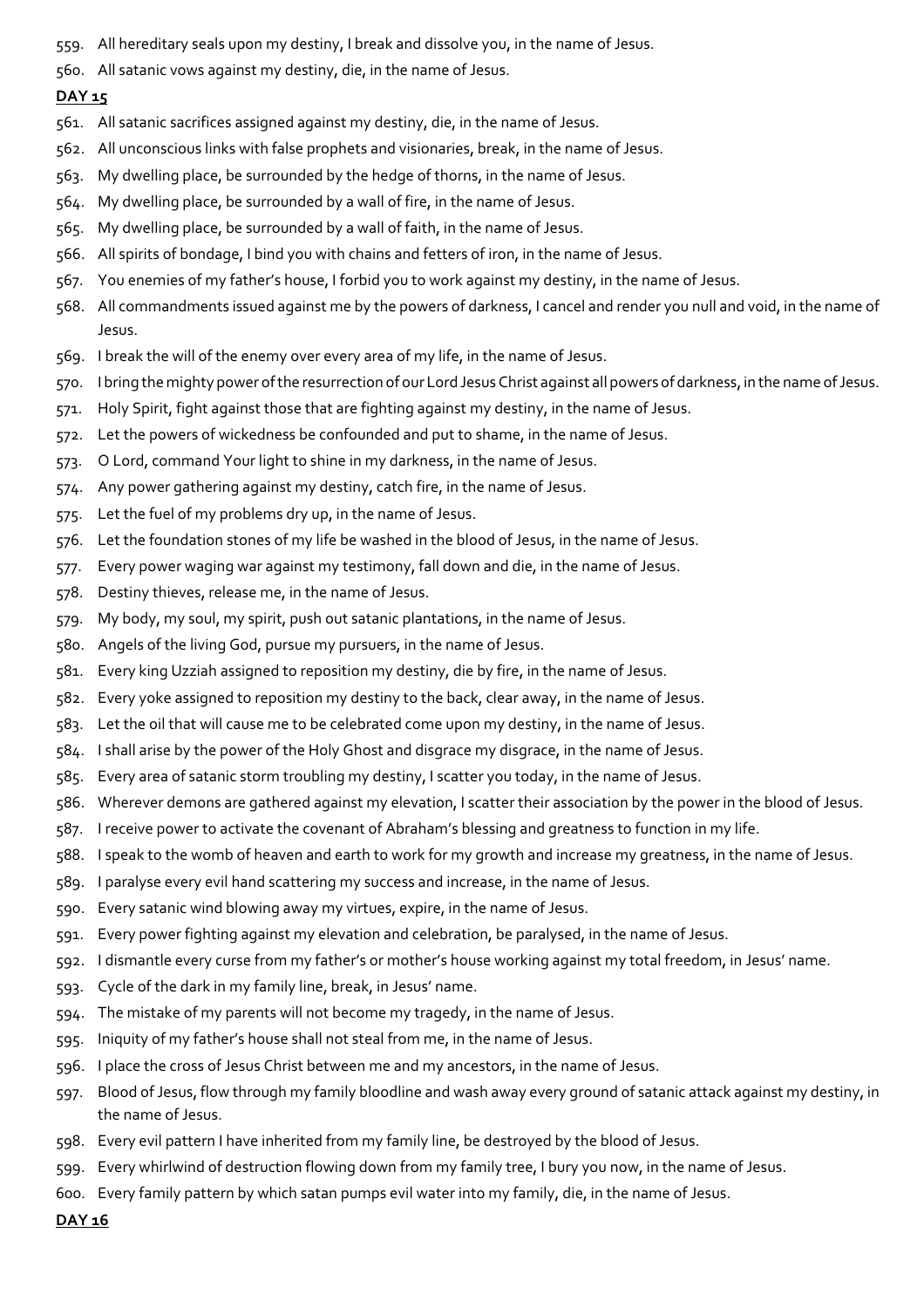- 601. O heavens, arise and attack the powers of darkness inhabiting the garden of my family line, in Jesus' name.
- 602. My Father, send Your angels to encamp about every member of my family and protect them, in the name of Jesus.
- 603. Every generational sin and iniquity in my family line, be terminated by the blood of Jesus.
- 604. I bind with a chain every evil king reigning in my family, in the name of Jesus.
- 605. Every power in my root magnetising my progress backward, die, in the name of Jesus.
- 606. Foundational inheritance from my parents, come out, in the name of Jesus.
- 607. Ancestral wall built around my glory, be pulled down, in the name of Jesus.
- 608. Let the blood of Jesus go into the foundation of my family line to wash me and redeem me, in Jesus' name
- 609. Every covenant, promise, oath, vow, dedication that my family line has made with demonic beings at various altars, I renounce you, in the name of Jesus.
- 610. I command future generations of my family line to be released from every evil transaction that my ancestors have made, in the name of Jesus.
- 611. Oh earth, open and swallow every spiritual hired killer assigned against my family line, in Jesus' name.
- 612. Every arrow that penetrated my life through my family line, be removed, in the name of Jesus.
- 613. Every negative pattern, character, behaviour and habit flowing down from my family tree, I arrest you by the blood of Jesus.
- 614. Yokes, chains, fetters and bondage of my father's house, break, in the name of Jesus.
- 615. Thou cryptic demons and ancient dedications troubling my family line, vanish, in the name of Jesus.
- 616. Every satanic animal living on my family tree, catch fire and die, in the name of Jesus.
- 617. Fiery darts of the wicked targeting my family line, backfire, in the name of Jesus.
- 618. Oh heavens over the prosperity of my family line, open by fire, in the name of Jesus.
- 619. I refuse to be an extension of any failure of my father's house, in the name of Jesus.
- 620. The iniquity that swallowed my parents will not swallow me, in the name of Jesus.
- 621. All territorial spirits delegated against my family line, be arrested, in the name of Jesus.
- 622. Let thunder and fire destroy every satanic monitoring device working in my family line, in Jesus' name.
- 623. All satanic embargo placed on my family line, be destroyed by fire, in the name of Jesus.
- 624. Every power aborting the plans of God for my family line, fall down and die, in the name of Jesus.
- 625. Anything spoken into the sun and the moon against my family line, be destroyed by the power in the blood of Jesus.
- 626. Every power drawing power from the heavenlies against my family line, fall down and die, in Jesus' name.
- 627. I cut off the head of the Goliath of my family line, in the name of Jesus.
- 628. I terminate every terminator of my family line, in the name of Jesus.
- 629. All the friends of darkness in my family line, be exposed and disgraced, in the name of Jesus.
- 630. Every anti-prosperity curse flowing down from my family tree, break by the power in the blood of Jesus.
- 631. Every spirit of limitation flowing down from my family tree, die, in the name of Jesus.
- 632. Every financial handicap flowing down from my family tree, die, in the name of Jesus.
- 633. Every curse of untimely death flowing down from my family tree, break by the power in the blood of Jesus.
- 634. Blood of Jesus, scrub dirtiness off my blood line, in the name of Jesus.
- 635. Thou strongman supervising the woes in my family tree, fall to the ground and be buried, in the name of Jesus.
- 636. Every rage of witchcraft termites on my family tree, expire by fire, in the name of Jesus.
- 637. Angels of war, take hold of my family tree and shake off every defiling animal living on it, in Jesus' name.
- 638. Let the purging fire of the Holy Ghost burn to ashes all satanic influences on my family tree, in Jesus' name.
- 639. Every blood demon troubling my life, be cleared out by the blood of Jesus, in the name of Jesus.
- 640. Every generational liability troubling my life, get out of my life, in the name of Jesus.

- 641. Every storm of darkness raging against my family line, expire, in the name of Jesus.
- 642. Every drought attacking the leaves of my family tree, clear away, in the name of Jesus.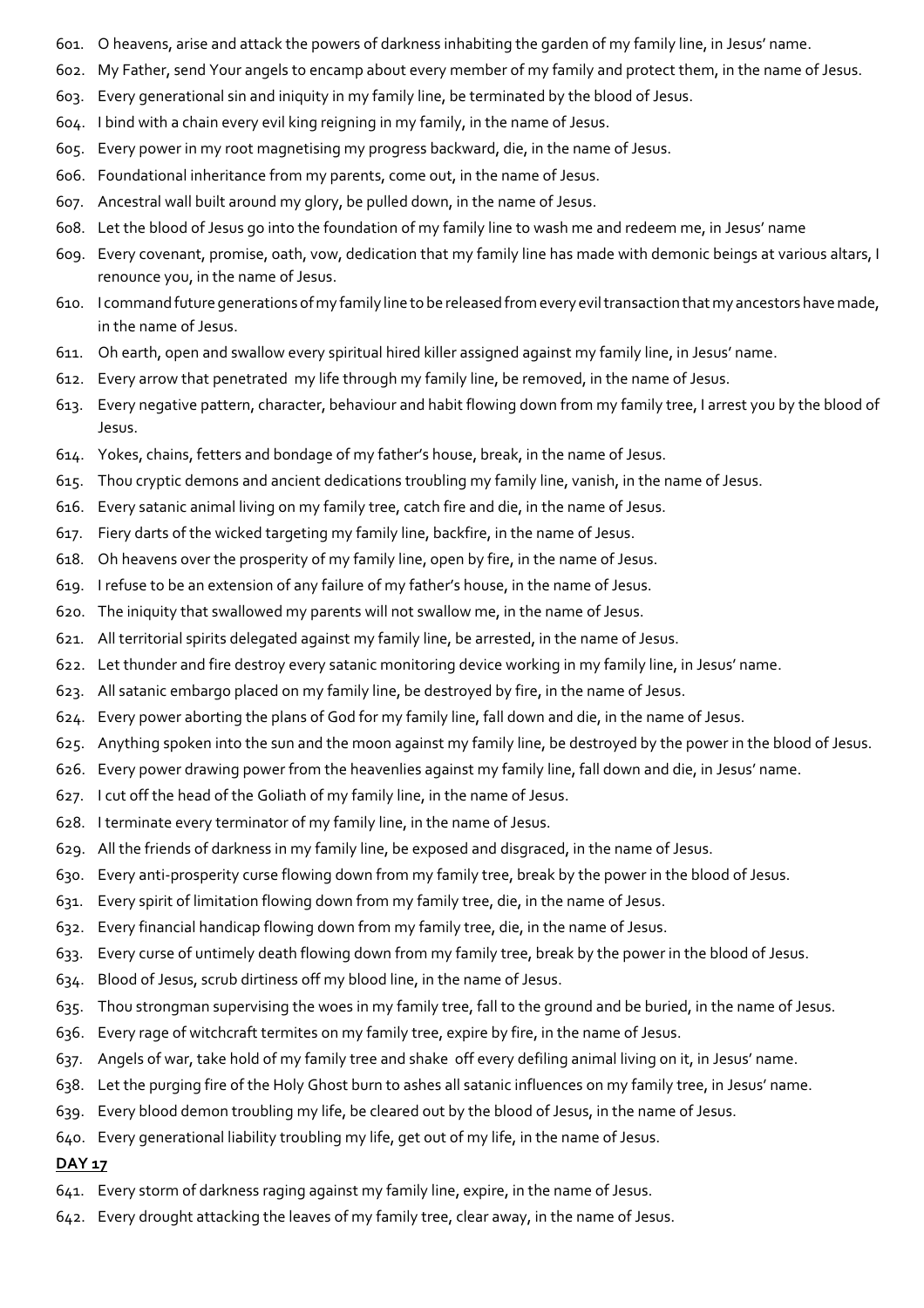- 643. Every harsh weather confronting the fruit on my family tree, be arrested, in the name of Jesus.
- 644. Every flood of darkness assigned to my family tree, be disgraced, in the name of Jesus.
- 645. Every warehouse of darkness caging the blessings of my family line, hear the word of the Lord: Release our blessings, in the name of Jesus.
- 646. Every evil cycle in my blood line troubling our Israel, die, in the name of Jesus.
- 647. The mistake of my parents will not become my tragedy, in the name of Jesus.
- 648. The iniquity of my father's house shall not steal from me, in the name of Jesus.
- 649. Whatsoever the enemy has set in motion against my family line, be reversed, in the name of Jesus.
- 650. Every ancestral covenant strengthening suffering and sorrow in my family line, be broken, in the name of Jesus.
- 651. Any curse under which my family labour, be broken by the power in the blood of Jesus.
- 652. Lord Jesus, walk back into my foundations and carry out every reconstruction that will move my life forward.
- 653. Lord, walk back 10 generations in my family line and erase every satanic instruction the enemy is using to torment me, in the name of Jesus.
- 654. Every handwriting of the wicked programmed into my foundation through idol worship, be wiped off by the blood of Jesus, in the name of Jesus.
- 655. My Father, purge my blood line, in the name of Jesus.
- 656. Pattern of darkness in my family line, break, in Jesus' name.
- 657. What my father did not enjoy, I will enjoy it, in the name of Jesus.
- 658. O God, backdate the blessings of my ancestors and give them to me, in the name of Jesus.
- 659. I make a contrary declaration to that of the enemy, in the name of Jesus.
- 660. Let my destiny be re-arranged to favour my life, in the name of Jesus.
- 661. I refuse to struggle for what my parents struggled for, in the name of Jesus.
- 662. Breakthrough miscarriage, die, in the name of Jesus.
- 663. Evil cycles in my bloodline, die, in the name of Jesus.
- 664. Whatever the enemy has set in motion, I reverse them, in the name of Jesus.
- 665. Materials coming down to me which the enemy has set in motion, be filtered through the Cross, in Jesus' name.
- 666. I thank God for all the good I have inherited from my forefathers. I claim them and reject the evil ones, in Jesus' name.
- 667. Blood of Jesus, flow through my family history and wash away every ground of satanic attack against my destiny, in the name of Jesus.
- 668. My Father, I ask in repentance for forgiveness of all my family sins, in the name of Jesus.
- 669. Every descending pattern that satan uses to perpetuate his destruction on my family line, be wiped off by the blood of Jesus.
- 670. Every power causing problem to escalate in my family line, die, in the name of Jesus.
- 671. Thou power of destructive patterns and habits, be destroyed by the power in the blood of Jesus.
- 672. My Father, send Your angels to bring each member of my family out of darkness into light, in the name of Jesus.
- 673. O God, arise and send Your warrior angels to do battle for my family, in the name of Jesus.
- 674. I bind with a chain every evil king reigning in my family, in the name of Jesus.
- 675. Sacrifices done on my behalf, caging me from my root, die, in the name of Jesus.
- 676. Family spirits power and supervising powers in charge of my father's house, die, in the name of Jesus.
- 677. Foundational button pressed against my advancements, die, in the name of Jesus.
- 678. Strange animals in my roots, die, in the name of Jesus.
- 679. By the power in the blood of Jesus I renounce the gods that my ancestors or I have served, that have brought me into collective captivity, in the name of Jesus.
- 680. Thou power of collective demonisation in my family line, I destroy you, in the name of Jesus.

- 681. Every satanic odour coming out of the closet of my family, be neutralised, in the name of Jesus.
- 682. Every curse under which my family labour, be broken by the power in the blood of Jesus.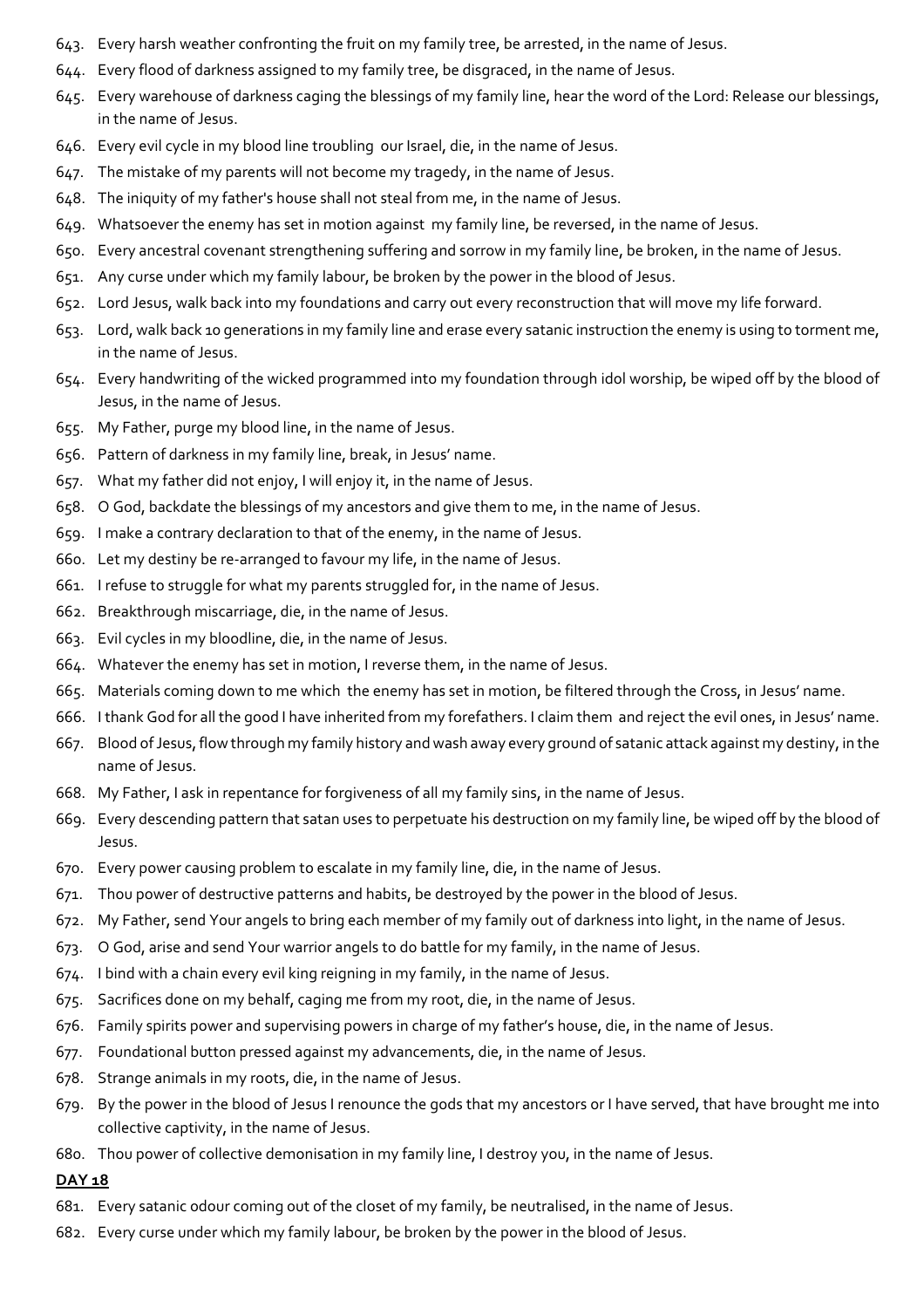- 683. Every covenant under which my family labours, be broken by the power in the blood of Jesus.
- 684. Dedications that speak against my family line, be broken, in the name of Jesus.
- 685. Every power altering the destiny of my family, be scattered, in the name of Jesus.
- 686. Every affliction in my family line, die, in the name of Jesus.
- 687. Every satanic investment in the heavenlies expected to manifest seasonal evil in my family, be crushed, in the name of Jesus.
- 688. My Father, lay a new foundation for my family line, in the name of Jesus.
- 689. Every power of the wicked avenger upon my family line, be destroyed, in the name of Jesus.
- 690. Blood of Jesus neutralise any evil thing inherited from the blood of my parents, in the name of Jesus.
- 691. By the blood of Jesus I deliver my family tree from serpent and scorpion, in the name of Jesus.
- 692. Every satanic termite operating inside my family tree, dry up and die, in the name of Jesus.
- 693. Blood of Jesus and Holy Ghost fire, purge the foundation of every member of my family, in the name of Jesus.
- 694. Architects and builders of affliction in my family line, scatter, in the name of Jesus.
- 695. Every negative powers like father like son, like mother like daughter, clear away by the power in the blood of Jesus.
- 696. In the name of Jesus, I ruin the power of every strongman assigned to trouble my blood line, in the name of Jesus.
- 697. Every agent of wickedness in my bloodline, I bind and cast you out with all your roots, in the name of Jesus.
- 698. Every curse, evil covenant and enchantment militating against the star of my family, die, in the name of Jesus.
- 699. Strongmen behind stubborn problems in my family line, die, in the name of Jesus.
- 700. Anything buried or planted in my family compound that is reactivating ancient demons, catch fire, in Jesus' name.
- 701. Any evil tree planted anywhere that speaks against my destiny, dry to the roots, in the name of Jesus.
- 702. Satanic panel set up against my family line, scatter, in the name of Jesus.
- 703. Thou power of deliverance, fall upon me now, in the name of Jesus.
- 704. Blood of Jesus, purge my foundation.
- 705. Every foundational curse in my life, break, in the name of Jesus.
- 706. Every foundational covenant in my life, break, in the name of Jesus.
- 707. Every foundational bondage in my life, break, in the name of Jesus.
- 708. Every foundational arrester, be arrested, in the name of Jesus.
- 709. Every darkness planted in my foundation, scatter, in the name of Jesus.
- 710. Every serpent in my foundation, die, in the name of Jesus.
- 711. Every scorpion in my foundation, die, in the name of Jesus.
- 712. Let God arise and let all foundational witchcraft scatter, in the name of Jesus.
- 713. Every seed of witchcraft in my foundation, die, in the name of Jesus.
- 714. Every foundation of confusion in my life, die, in the name of Jesus.
- 715. Holy Spirit, shake down every foundational stronghold, in the name of Jesus.
- 716. Every foundational familiar spirit, I bind you and cast you out, in the name of Jesus.
- 717. Every foundational marine power, bow, in the name of Jesus.
- 718. Every seed of poverty in my foundation, die, in the name of Jesus.
- 719. Every foundational padlock, break, in the name of Jesus.
- 720. I repent from all ancestral idol worship, in the name of Jesus.

- 721. Every idol of my father's house, lose your hold over my life, in the name of Jesus.
- 722. Every strongman of the idol of my father's house, die, in the name of Jesus.
- 723. I silence the evil cry of any idol fashioned against me, in the name of Jesus.
- 724. All consequences of ancestral idol worship upon my life, I wipe you off by the blood of Jesus.
- 725. Holy Ghost fire, burn down all spiritual shrines of my father's house, in the name of Jesus.
- 726. Oppression agenda of my family idol, die, in the name of Jesus.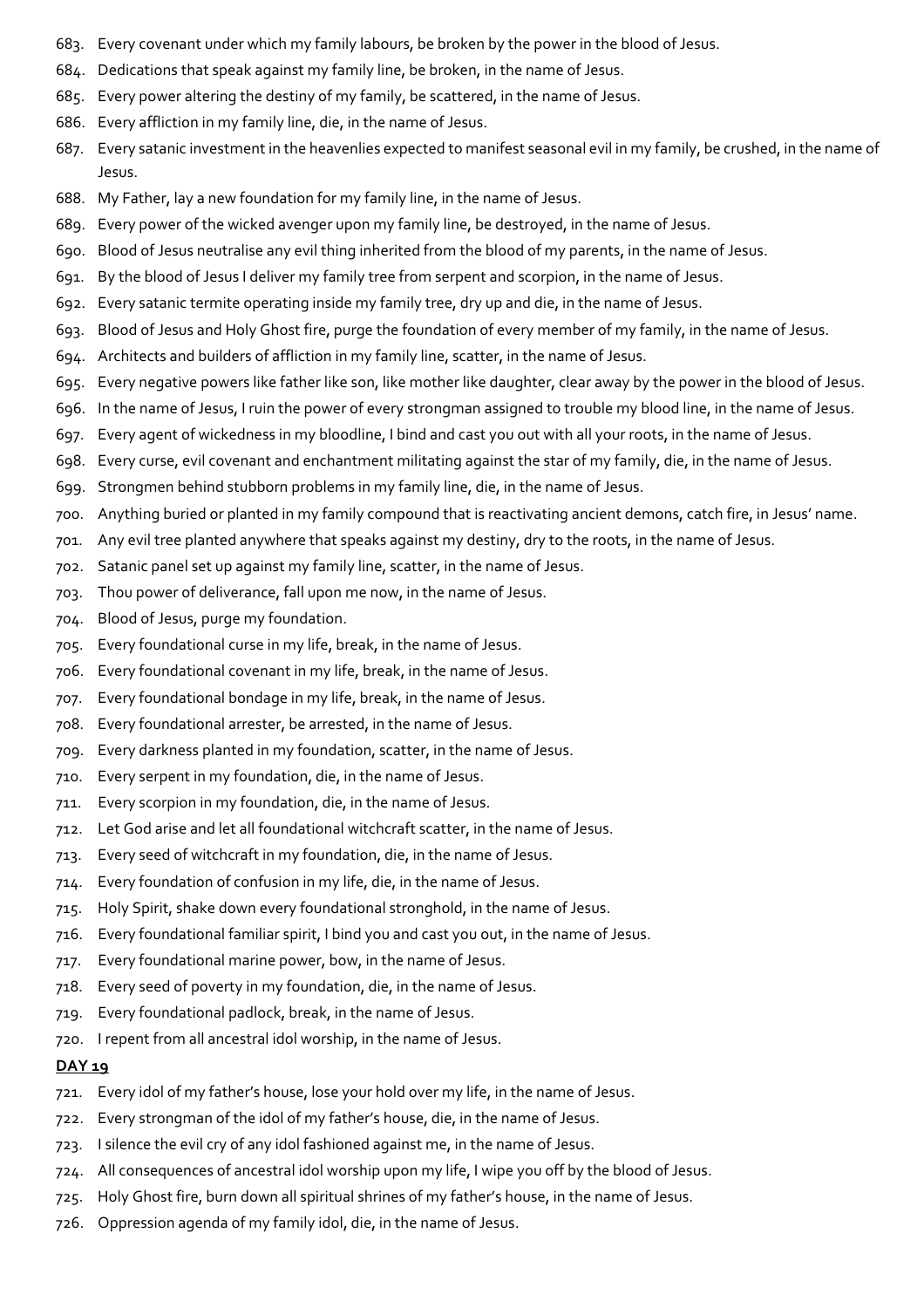- 727. Every blood speaking against my generational line, be silenced by the blood of Jesus.
- 728. Every idol power speaking against my destiny, scatter, in the name of Jesus.
- 729. I break all ancestral covenants with any idol power, in the name of Jesus.
- 730. Every bitter water flowing in my family from any idol, dry up, in the name of Jesus.
- 731. Any rope tying my family line to any family idol break, in the name of Jesus.
- 732. Every landlord spirit troubling my destiny, be paralysed, in the name of Jesus.
- 733. Every outflow of satanic family name, die, in the name of Jesus.
- 734. I recover every benefit stolen by idol powers , in the name of Jesus.
- 735. Where is the God of Elijah, arise, disgrace every family idol, in the name of Jesus.
- 736. Every satanic priest ministering in my family line, be retrenched, in the name of Jesus.
- 737. Arrows of affliction originating from idolatry, loose your hold, in the name of Jesus.
- 738. Every influence of idol worship in my life, die, in the name of Jesus.
- 739. Every network of idol power in my place of birth, scatter, in the name of Jesus.
- 740. Every satanic dedication that speaks against me, be dismantled by the power in the blood of Jesus.
- 741. I vomit every food with idolatrous influence that I have eaten, in the name of Jesus.
- 742. Let the stone of hindrance constructed by family idol be rolled away, in the name of Jesus.
- 743. The voice of foundational idols will never speak again, in the name of Jesus.
- 744. Every strongman assigned by the idols of my father's house against my life, die, in the name of Jesus.
- 745. Every satanic promissory note issued on my behalf by my ancestors, be reversed, in the name of Jesus.
- 746. Garments of opposition designed by ancestral idols, roast, in the name of Jesus.
- 747. My glory, buried by family idols, come alive by fire, in the name of Jesus.
- 748. Thou power of strange gods legislating against my destiny, scatter, in the name of Jesus.
- 749. Idols of my place of birth, I break your chain, in the name of Jesus.
- 750. Every problem attached to my family name, be neutralized, in the name of Jesus.
- 751. Every power searching the oracle to know my progress, die, in the name of Jesus.
- 752. Family idols, receive the consuming fire of God, in the name of Jesus.
- 753. I release myself from any bondage present in my family line, in the name of Jesus.
- 754. Any evil pattern laid by my ancestors, break, in the name of Jesus.
- 755. No enchantment shall hold me captive, in the name of Jesus.
- 756. I break the pattern of darkness that locked me up, in the name of Jesus.
- 757. I release my life from the yoke of my village, in the name of Jesus.
- 758. Every curse that came to me through the sins of my ancestors, break by the blood of Jesus.
- 759. Every ancestral transmission of affliction, break and die, in the name of Jesus.
- 760. Every ancestral transmission of failure, break and die, in the name of Jesus.

## DAY<sub>20</sub>

- 761. Every ancestral transmission of backsliding, break and die, in the name of Jesus.
- 762. Every ancestral transmission of poverty, break and die, in the name of Jesus.
- 763. Every ancestral transmission of untimely death, break and die, in the name of Jesus.
- 764. Every ancestral transmission of disease and infirmity, break and die, in the name of Jesus.
- 765. Every ancestral transmission of bad luck, break and die, in the name of Jesus.
- 766. I render every aggressive altar impotent, in the name of Jesus.
- 767. Every evil altar erected against me, be disgraced, in the name of Jesus.
- 768. Anything done against my life under demonic anointing, be nullified, in the name of Jesus.
- 769. I curse every local altar fashioned against me, in the name of Jesus.
- 770. Let the hammer of the Almighty God smash every evil altar erected against me, in the name of Jesus.
- 771. O Lord, send Your fire to destroy every evil altar fashioned against me, in the name of Jesus.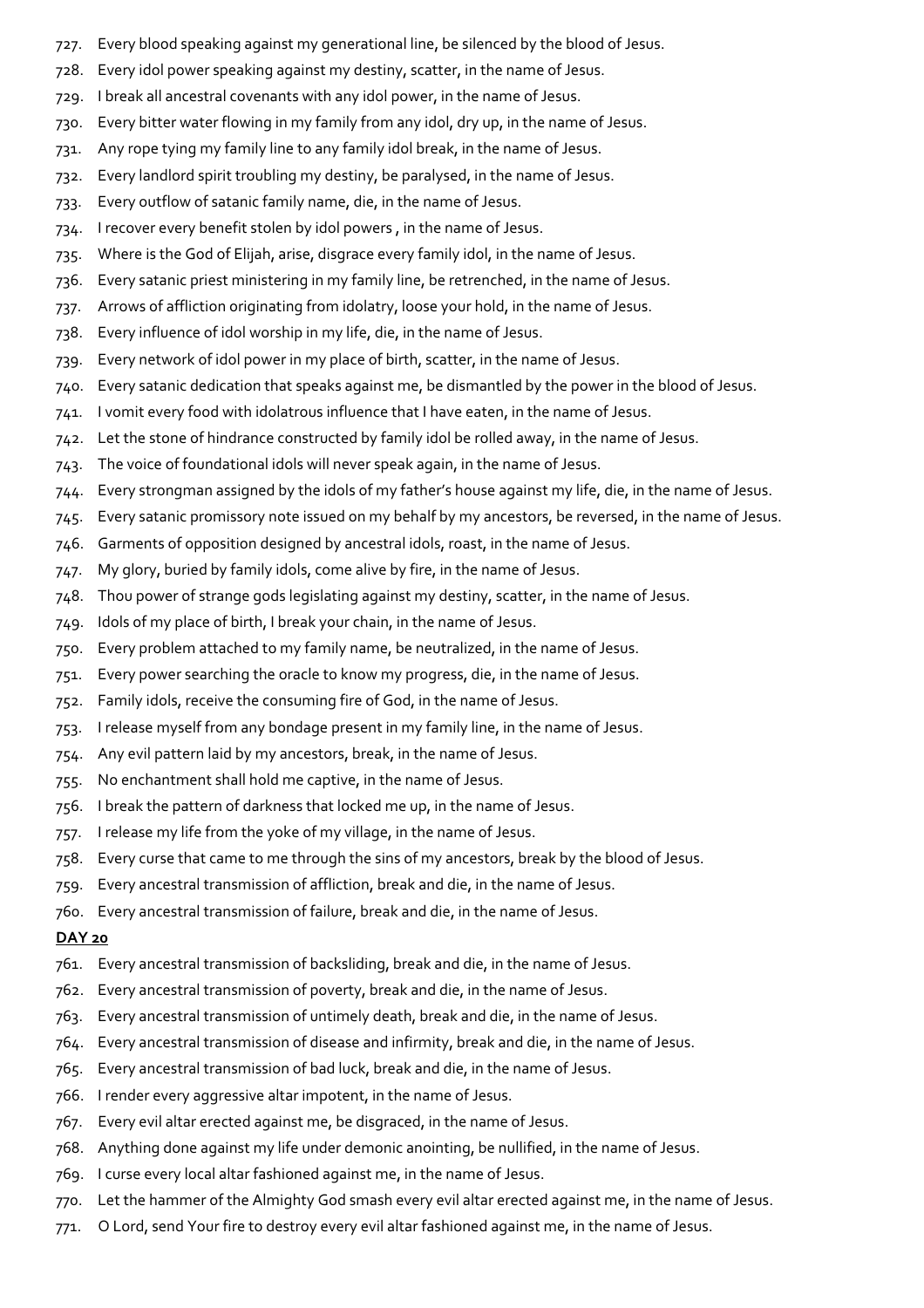- 772. Every evil priest ministering against me at the evil altar, receive the sword of God, in the name of Jesus.
- 773. Let the thunder of God smite every evil priest working against me on the evil altar and burn them to ashes, in the name of Jesus.
- 774. Let every satanic priest ministering against me at evil altars fall down and die, in the name of Jesus.
- 775. Any hand that wants to retaliate or arrest me because of all these prayers I am praying, dry up and wither, in the name of Jesus.
- 776. Every stubborn evil altar priest, drink your own blood, in the name of Jesus.
- 777. I possess my possession stolen by the evil altar, in the name of Jesus.
- 778. I withdraw my name from every evil altar, in the name of Jesus.
- 779. I withdraw my blessings from every evil altar, in the name of Jesus.
- 780. I withdraw my breakthroughs from every evil altar, in the name of Jesus.
- 781. I withdraw my glory from every evil altar, in the name of Jesus.
- 782. I withdraw my prosperity from every evil altar, in the name of Jesus.
- 783. I withdraw anything representing me from every evil altar, in the name of Jesus.
- 784. Mention the organ that you know is not behaving the way it should. When you have done this, begin to say, "I withdraw you from every evil altar, in the name of Jesus." Say this seven hot times.
- 785. Let the wind of the Holy Spirit bring every scattered bone together now, in the name of Jesus.
- 786. I use the blood of Jesus to reverse every poor record of the past about my life, in the name of Jesus.
- 787. I refuse to accept satanic substitute for my destiny, in the name of Jesus.
- 788. I refuse to be caged by the enemy of good things, in the name of Jesus.
- 789. Let every internal coffin in my life receive the fire of God and be roasted now, in the name of Jesus.
- 790. Every destiny-paralysing power fashioned against my destiny, fall down and die, in the name of Jesus.
- 791. Every inherited evil limitation in any area of my life, depart now, in the name of Jesus.
- 792. Every architect of spiritual coffins, I command you to fall down and die, in the name of Jesus.
- 793. Every cloud of uncertainty, clear away now, in the name of Jesus.
- 794. I refuse to be converted to a living dead, in the name of Jesus.
- 795. Let every evil laying on of hands and shaking of evil hands be nullified, in the name of Jesus.
- 796. Every satanic consultation concerning my life, be nullified, in the name of Jesus.
- 797. Every decision taken against my life by witchcraft spirits, be nullified, in the name of Jesus.
- 798. I reject aborted victories in every area of my life, in the name of Jesus.
- 799. Every caged star, be released now, in the name of Jesus.
- 800. My imagination and dreams will not be used against me, in the name of Jesus.

- 801. O God, arise and visit all shrines assigned against me with thunder and earthquake, in the name of Jesus.
- 802. All satanic altars, erected against my destiny, be overthrown by fire, in the name of Jesus.
- 803. O God, arise and set unquenchable fire upon every coven of darkness assigned against me, in Jesus' name.
- 804. All images, carved against my life, break into pieces after the order of dagon, in the name of Jesus.
- 805. O God, arise and cause confusion in the camp of my enemies, in the name of Jesus.
- 806. I decree that my oppressors shall consult their powers in their confusion, but there will be no response, in the name of Jesus.
- 807. Holy Ghost fire, arise and stir up civil war in the camp of my enemies, in the name of Jesus.
- 808. I command every satanic intermediary working against me to loose heart, in the name of Jesus.
- 809. O God, arise and bring the plans of my oppressors to nothing, in the name of Jesus.
- 810. My Father, set up a fierce king against my oppressors and let the king treat them with great torture, in the name of Jesus.
- 811. Let the power of God intimidate and frustrate all diviners assigned against me, in the name of Jesus.
- 812. O God, arise and wipe out the understanding of my stubborn pursuers, in the name of Jesus.
- 813. O God, pour out the spirit of dizziness upon all evil spiritual consultants speaking against me, in Jesus' name.